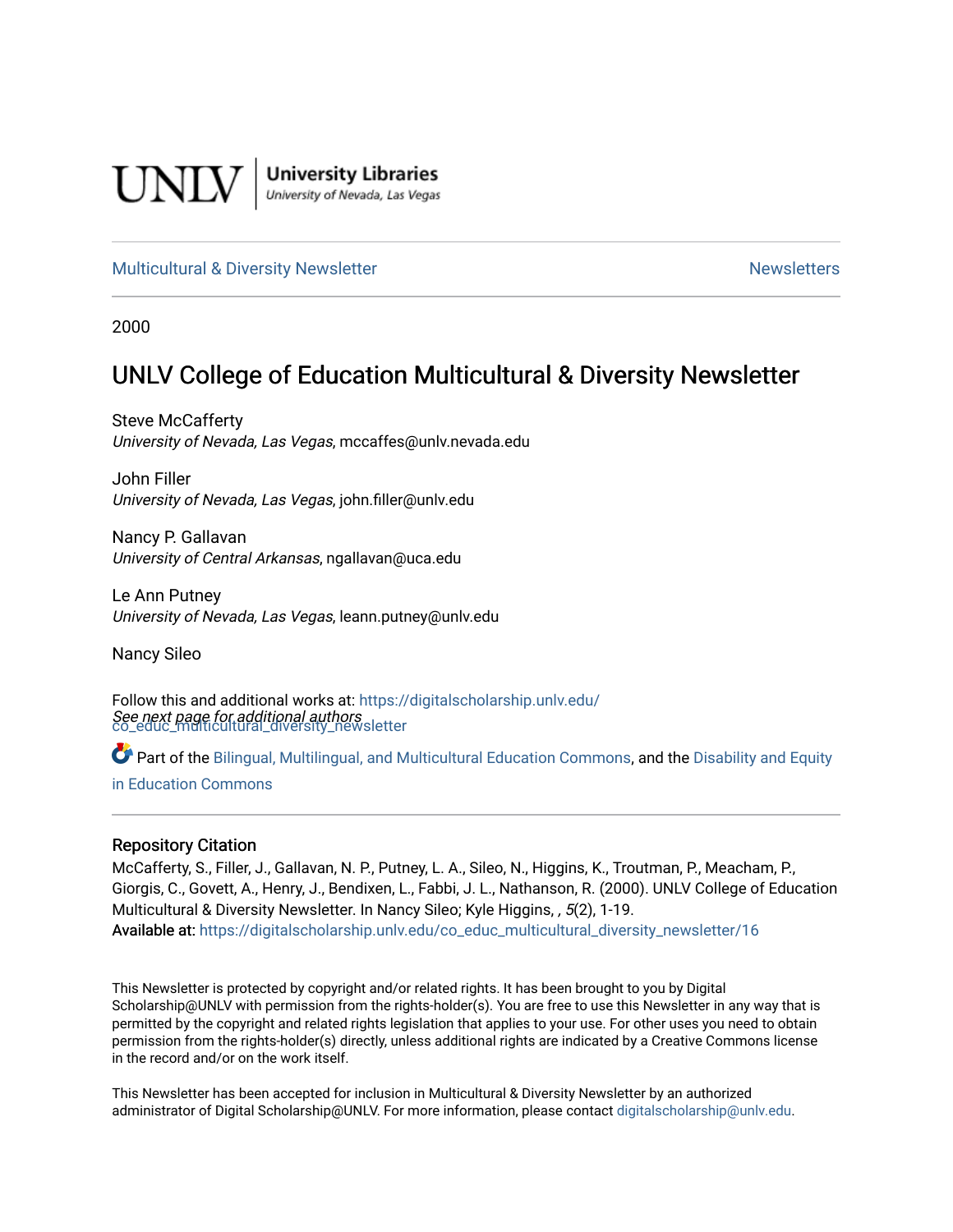#### Authors

Steve McCafferty, John Filler, Nancy P. Gallavan, Le Ann Putney, Nancy Sileo, Kyle Higgins, Porter Troutman, Paul Meacham, Cyndi Giorgis, Aimee Govett, Jean Henry, Lisa Bendixen, Jennifer L. Fabbi, and Rebecca Nathanson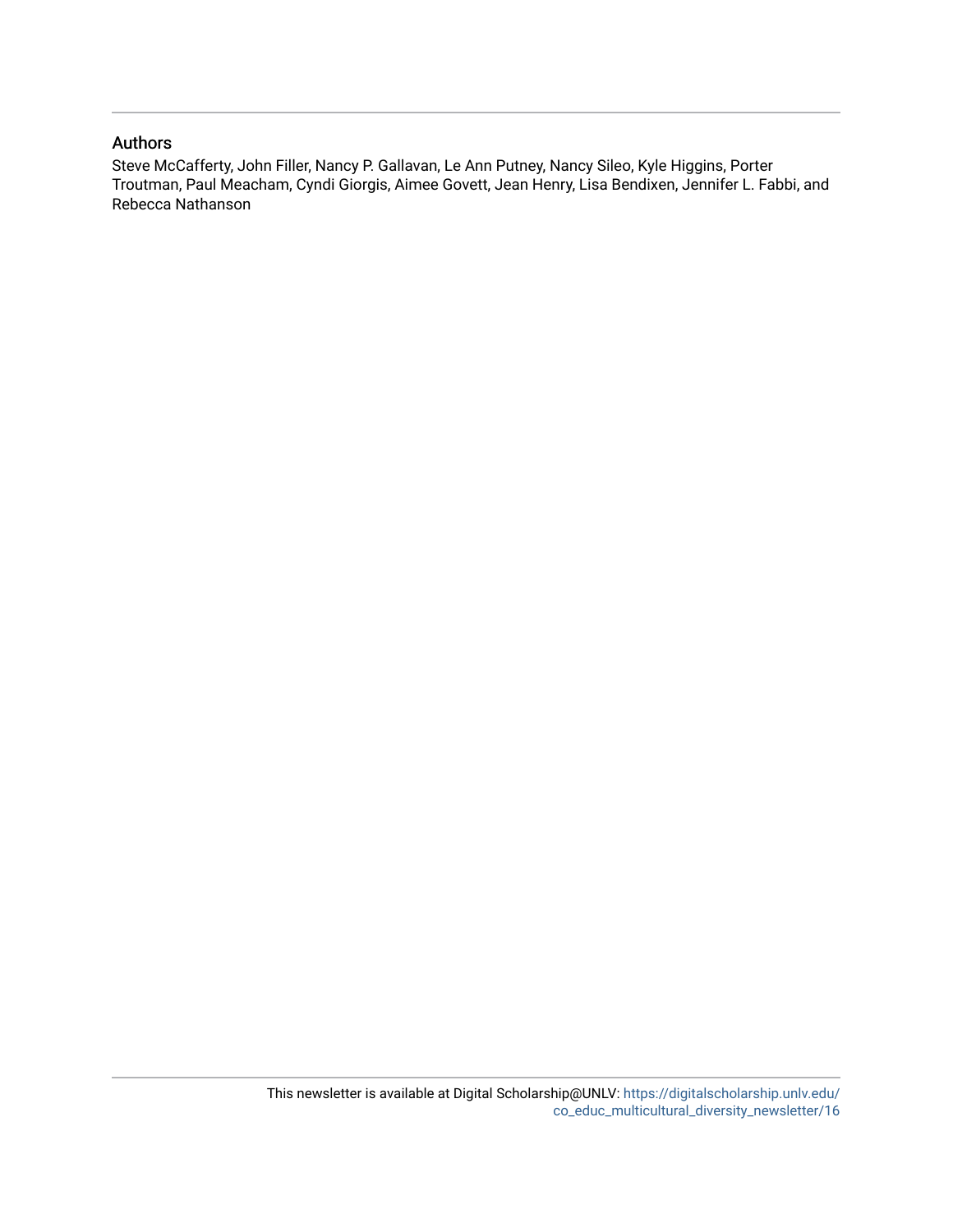

## **Multicultural & Diversity Newsletter**  Published by the Multicultural & Diversity Committee Volume 5, Issue Number 2, 2000

#### Members of the Multicultural & Diversity Committee:

Steve McCafferty, John Filler, Nancy Gallavan (Co-chair), LeAnn Putney, Nancy Sileo, Kyle Higgins, Porter Troutman (Co-chair), Paul Meacham, Cyndi Giorgis, Aimee Govett, Jean Henry, Lisa Bendixen, Jennifer Fabbi, and Rebecca Nathanson

#### Nancy Sileo & Kyle Higgins, Editors

\*\*\*This newsletter is published twice a semester. The articles that appear in the newsletter are based on author interest and consist of both scholarly works and opinion pieces. For further information regarding

submissions contact Nancy Sileo or Kyle Higgins at higgins@nevada.edu or sileo@nevada.edu \*\*\*

•

•

# "It is the supreme act of the teacher to awaken joy in the creative expression of knowledge."

# **Albert Einstein**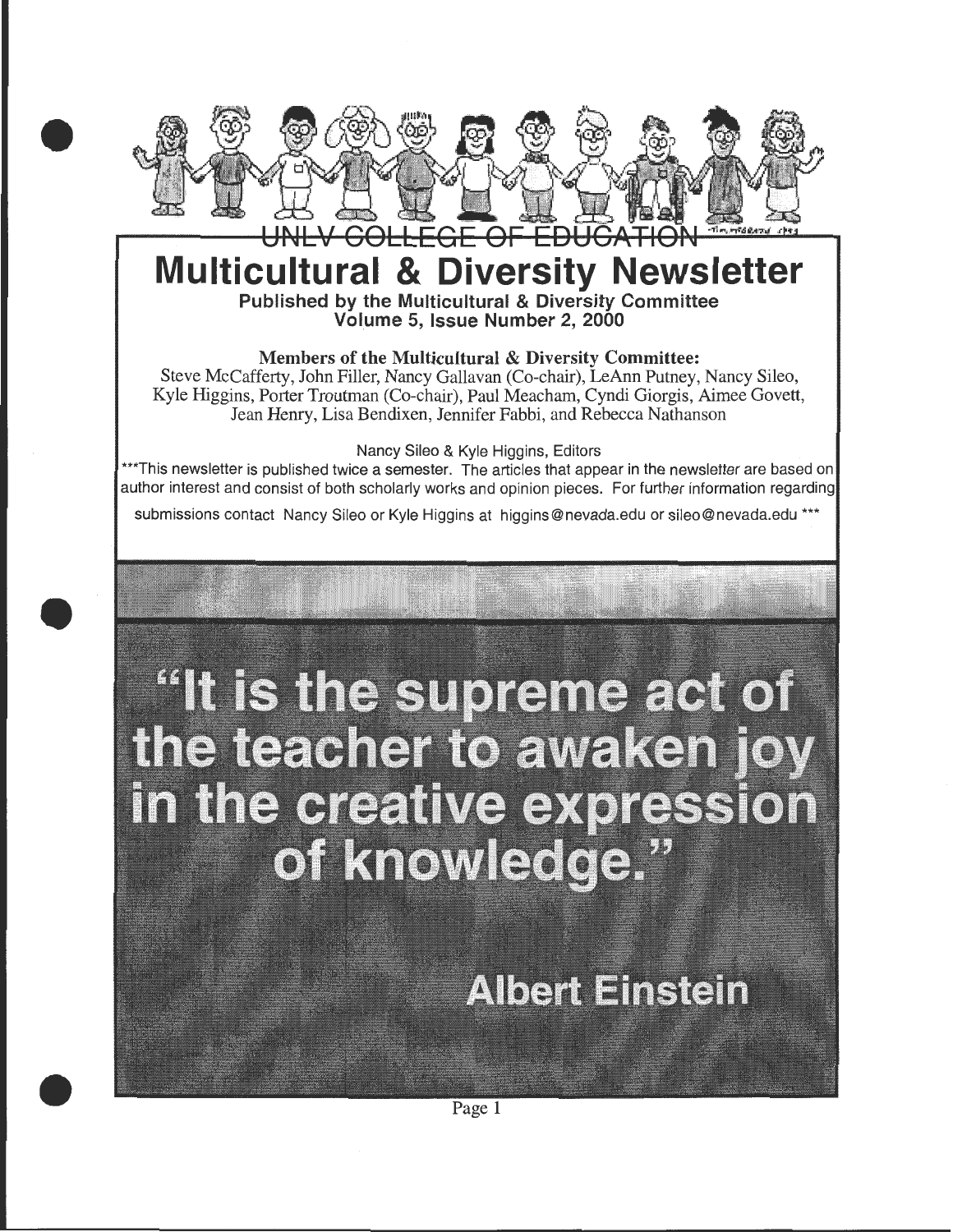#### **INVITED GUEST COLUMN**

#### **MARIA'S GOING TO HAVE A BABY: SOME THOUGHTS ON DISABILITY, CULTURE, AND BEING A WOMAN**

**by Colleen A. Thoma** 

•

•

•

"I'm going to have a baby!" Those words, when exclaimed by most women, elicit congratulatory remarks from friends, relatives, and coworkers. However, when a good friend of mine, Maria, made that announcement, the thoughts of others were not so positive. For when you have a disability, especially a physical disability that requires significant supports from others, your choices and decisions are subject to scrutiny from others who "have your best interests at heart." Maria's coworkers, fnends, and relatives thought that she would not be able to care for her baby, a pronouncement that did little to change Maria's resolve.

Let me tell you about Maria. She is a latino woman who also happens to have significant physical support needs due to cerebral palsy. Besides that, she is smart, determined, financially savvy, and possesses a wicked sense of humor. As a latino woman first and foremost, it was Maria's greatest wish to become a mother. Besides feeling the biological clock ticking (she is in her thirties), she also believed that it would help her feel more connected to her cultural heritage, a connection that she struggled to find. You see, she had been immersed in a culture of separateness since elementary school: the world of those with disabilities who grew up in separate schools. It was there that she learned that she had more in common with others who also had cerebral palsy than she had with others females her age who did not have disabilities but who were latino.

I first met Maria when she came to speak in a class I was teaching. She came in to demonstrate her high-tech communication system which I've never seen her use since that evening. This often frustrates those who work or study with her and I have often heard other say, "Maria needs to use that communication system so that others will understand her." Maria has a different view of the same situation. She is perfectly happy with the way she speaks and if others are not able to understand her, then

she believes it is their problem, not hers. Those who work with her, though, believe that she *needs to use the device.* We expect those With the greatest challenges to change, not the professionals. .

This tendency to expect Maria (and others with disabilities) to change according to what support people believed became clearly apparent as I spoke with others about Maria's life recently. Maria allowed me and a group of doctoral students to write about her life to begin to understand self-determination from the perspective of someone from a diverse cultural heritage. Self-determination is a "hot topic" in special education right now, particularly in relation to helping students with disabilities prepare for life after high school. Selfdetermination is defined as "acting as the primary causal agent in one's life, able to make choices and decisions about one's quality of life, free from undue influence or interference" (Wehmeyer, 1992). What we were interested in understanding were the similarities and understanding were the similarities and differences in how an individual with disabilities from a diverse background operationalized selfdetermination. To begin to understand this, we began with attempting to understand the life of one self-determined individual in depth. We therefore interviewed Maria, members of. her family, friends, coworkers and support providers who knew Maria well.

What was interesting was the fact that almost no one could speak about Maria's support needs from the aspect of her cultural heritage. Most said that she had not experienced any cultural barriers to her ability to set and meet her goals for the future. Nor did they believe that the educational and employment-related services she received were impacted by her cultural heritage. A few said that they believed that the significance of her disability overshadowed her connection to her cultural heritage, others felt that Maria "transcended" culture. That was surprising to me since Maria was particularly vocal about her desire to be married and have children, a desire that she traced directly to her cultural heritage. When asked whether there was a cultural context to self-determination, Maria answered:

> There is if you make it that way. It depends on your background. For a lot of parents, they look at the disability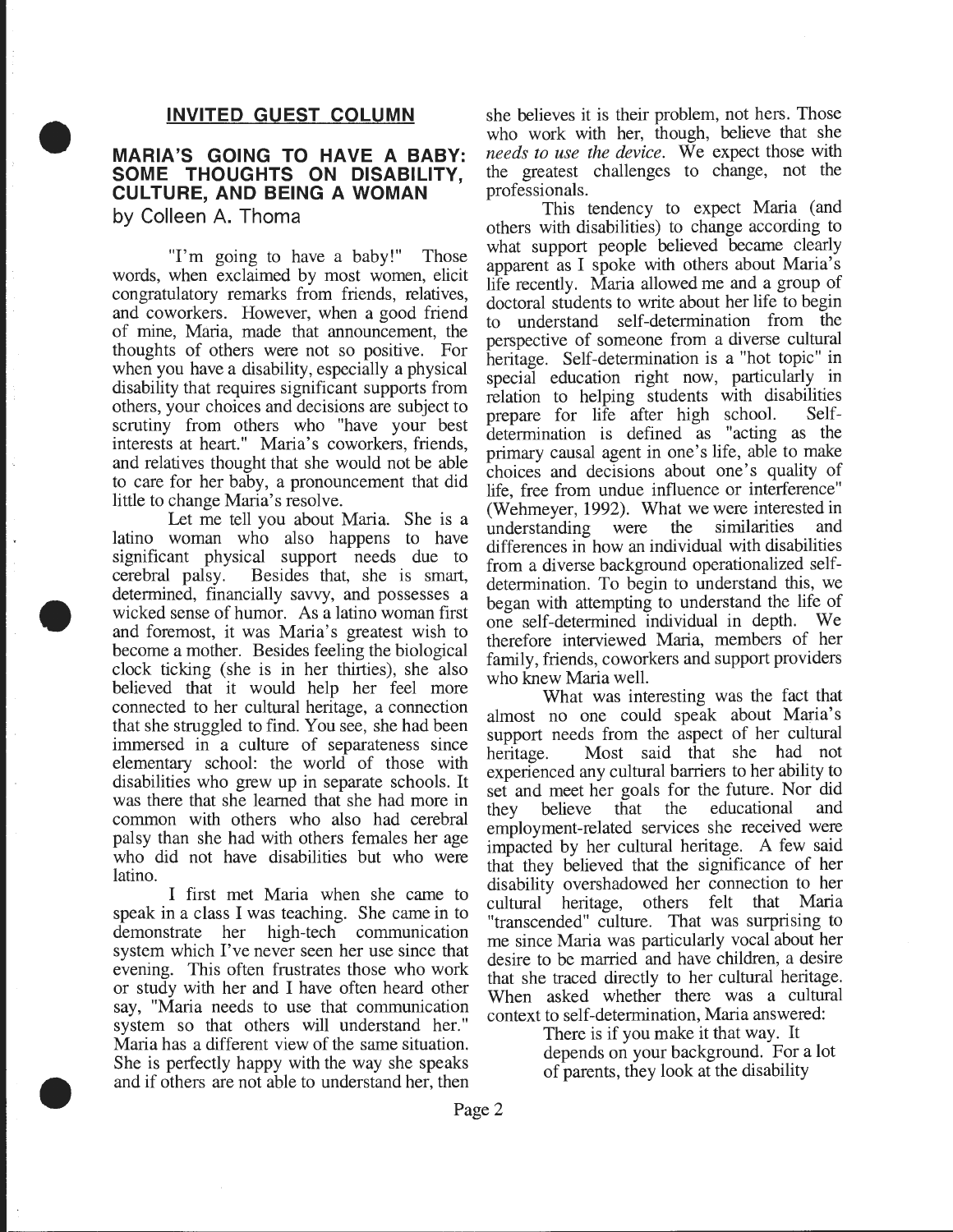first. They don't think of the possibilities. And this conflicts with cultural traditions. I have a lot of cousins. They ask the cousins why aren't you married? But nobody asks me. If I lived by my culture, I would be married by now.

•

•

•

When asked about the cultural issues that they encountered while providing services and supports for Maria, most talked about cultural distinctions that were different from the ones that Maria believed to be important to her life. A friend who also runs an agency that A friend who also runs an agency that provides supports to individuals with disabilities referred to a party that she attended at Maria's house that included "lots of relatives, a pinata, and Hispanic music." Another service provider said "the family was characteristically very warm and friendly. I was included right away. With other families, I felt more 'official.' Once, I salsa danced with Maria's mother."

Besides her desire to have a marriage and children, Maria reflects the Latino culture through her lack of use of services and supports for individuals with disabilities. As a review of literature revealed, many minority families do not become engaged in service delivery systems (Lynch & Hanson, 1992; Lynch & Stein, 1987), often because there is a perceived lack of understanding of issues that are important to them. For Maria, nothing is more important than being perceived as someone who is capable, self-reliant, and strong. This is different from how service providers perceive her, or interact with individuals with disabilities in general. Her description of this tension follows:

> When I left high school, I moved into a group home. But I only stayed there for eight months. My father died, and I realized that life was too short. I didn't like being controlled by other people. So I moved back home with my mother. .... When I moved here (Nevada), receiving supports or living in a group home wasn't an issue. Andrew and I just moved into an apartment. I didn't want to get services here because I'm my own woman. And now that I've been here, I know that Nevada's philosophy holds people with

disabilities back. It's a belief that if you have a disability you can be at a certain level and you can't go beyond that...things like wages, and types of jobs. I have my own house, I work at an agency instead of receiving supports from them. I'm my own woman.

Service providers and those who described themselves as friends talked about a disability culture, and described how they thought Maria was affiliated with it. Maria answered this way:

> I feel a greater affiliation with folks with disabilities than those of the Latino culture. It was more of an issue of what type of disability you had than what our cultural background was (you had similar experiences and received similar supports based on your disability label). There was some tension between the professionals and my family. The professionals were very supportive, but the interactions were not always positive. The cultural expectations were to get married and have a family. My parents, though, became more worried about who would take care of me. My parents were afraid in terms of raising me. They babied me, they didn't push me a lot or have high expectations for me like they did for my sisters..... Home life was lively. School was very different.

The key, therefore, is to recognize that cultural issues do play a role in transition planning and if we are to support students in becoming the causal agent in their own lives, we need to allow them to tell us the importance that their cultural heritage will have within those lives. As Maria said:

> Those values that my dad had instilled in me when I was very young were not over-written by my over-demanding disability. I am proud that I had a culture that could let me get away with anything [disability culture], but a heritage that would not let me get away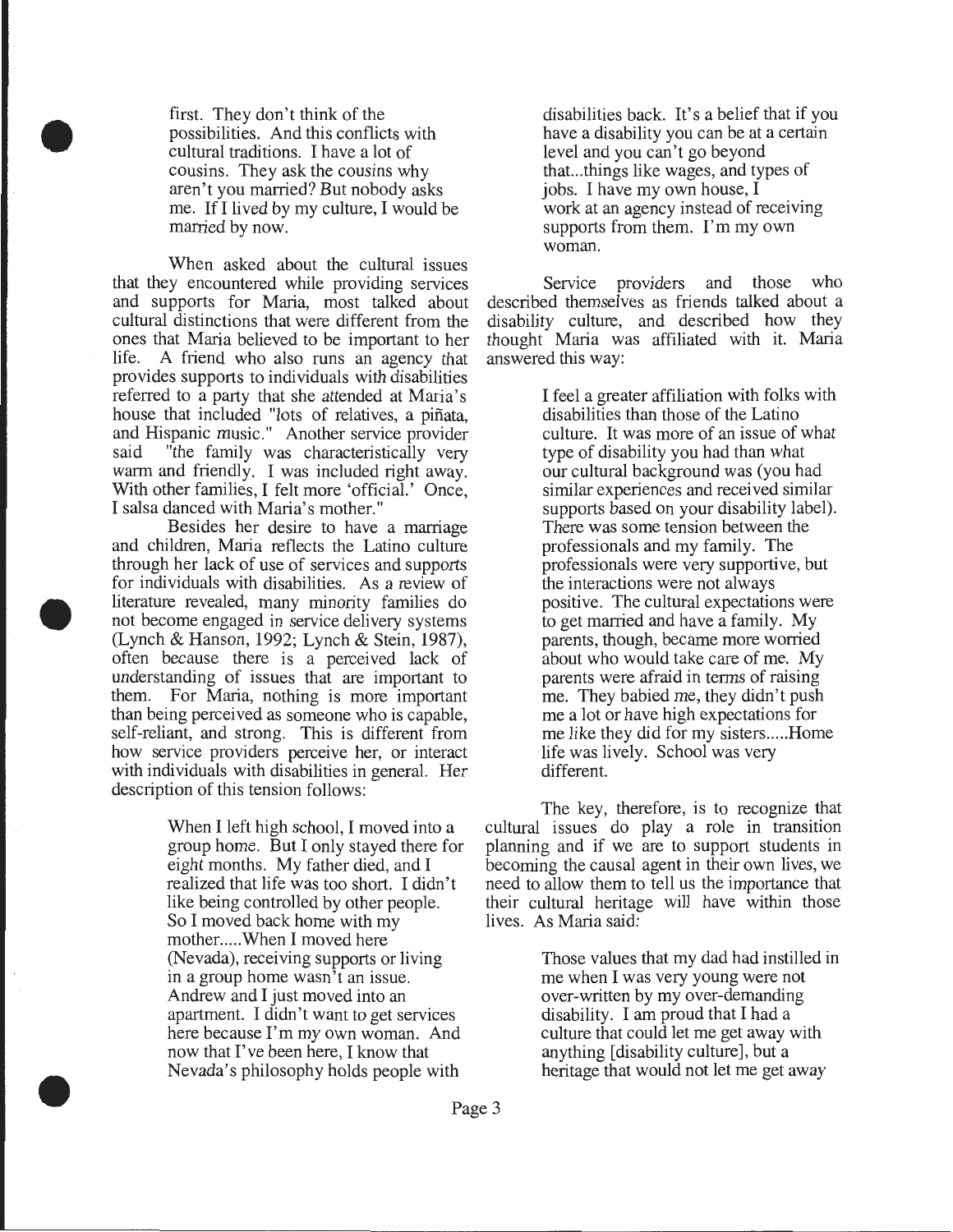with anything [Hispanic culture]. My heritage had made me who I am today: a strong, independent, Hispanic woman with a disability.

So, can Maria be a good parent? I don't think that there are any guarantees that anyone, with or without disabilities will be a good parent. What matters is that we share our whole lives with our son or daughters, that we teach by example, and that we love beyond what others may think is reasonable. Under these criteria, Maria will be an awesome mother. The other things will fall in place with help and support from a very strong circle of support. And I'll be there for her, too, as she experiences this most basic aspect of being a woman.

#### References

•

•

•

Lynch, E. W., & Hanson, M. J. (Eds.) *Developing Cross-Cultural Competence: A Guide for Working With Children and Their Families.* Baltimore, MD: Paul H. Brooks Publishing Company.

Lynch, E. W., & Stein, R. C. (1987). Parent participation by ethnicity: A comparison of Hispanic, Black, and Anglo Families. *Exceptional Children, 54,* 105-111.

Weyhmeyer, M. L. (1998). Selfdetermination and individuals with significant disabilities: Examining meanings and misinterpretations. *Journal of the Association for the Severely Handicapped,* 23(1), 15-16.

#### **A PIECE OF CAKE OF THE WORLD**

by María G. Ramírez

The third grade teacher was feeling very proud of the progress his Spanish-speaking students were making in acquiring and learning to express themselves in English. The teacher typically presented rules and examples to illustrate the various concepts he was focusing on related to the English as a second language lessons, and he felt confident and secure the students were not only understanding but learning the expressions, as they attempted to use them in everyday conversations. The teacher did not avoid using idiomatic expressions as he engaged the students in interactions pertaining to the lessons being presented. In fact, he felt strongly that idiomatic expressions were important and necessary for his students to master, since their use by English speakers in their daily interactions with others was commonly observed, not only by the teacher<br>but by the students as well. The students but by the students as well. appreciated learning the formal, textbook English, but they delighted in trying to figure out, endeavor to use, and master the idiomatic expressions the teacher would pepper his language with.

The class was particularly animated the day the teacher heard the expression, "a piece of cake of the world." At first the teacher thought he had misunderstood what was said, after all the students were engaged in lively discussions as they talked and cheered each other on in the small groups scattered throughout the room. The teacher continued to walk around the room and tried to listen more attentively to the language he heard them grappling with. Again, he heard, "It's a piece of cake of the world." The teacher walked over to the table where he thought he'd heard the statement made. As he approached the table, he saw the students working and heard their excitement as they completed each task and more of them exclaimed, "It's a piece of cake of the world." The teacher didn't want to ask them what they meant, for fear of embarrassing them and thwarting their enthusiasm, so he permitted them to work, uninterrupted by questions and careful not to let his face reveal his bewilderment.

That night at home, as the teacher reflected on the day's lessons and graded the students' papers, his thoughts returned to the expression. Why had they said that? The papers he had just finished grading revealed they had understood the concepts and any errors made were typical for third graders struggling with learning English as their second language. The teacher had never used the expression, at least not that way. He recalled telling them, before they began working, that he felt they would do well on the assignment and described what they would do as easy, calling it, "a piece of cake." Why were they saying, "a piece of cake of the world"?

The next day the teacher returned the graded papers to the class and praised them for the good work they had done. As he walked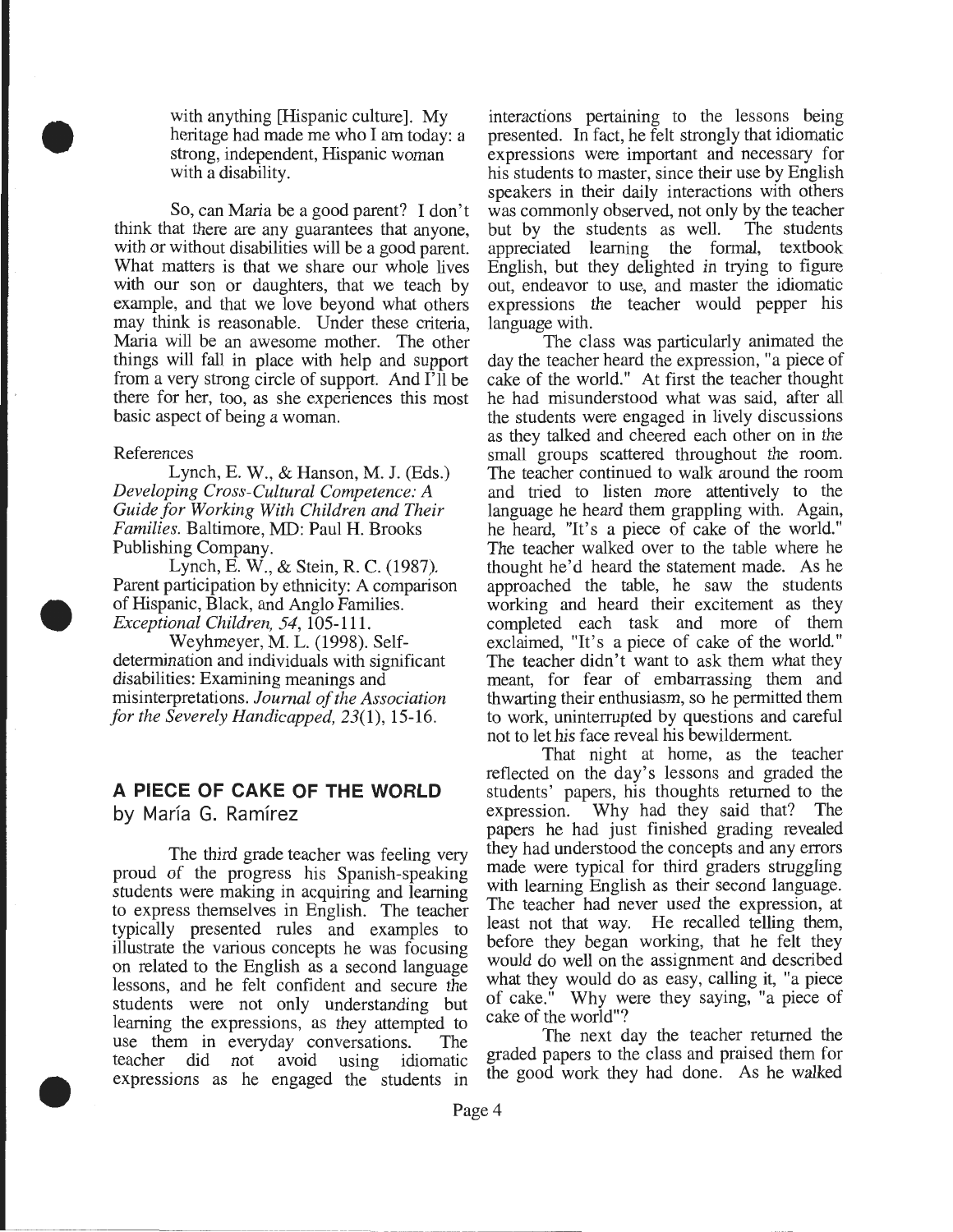around the room, passing out each group's papers, he heard another boy say, "I knew it. It knew it was a piece of cake of the world." This time the teacher could not ignore the statement and decided to find out why they were using the expression. He walked over to the boy who had first made the statement and asked in a nonjudgmental tone, "Why are you saying that?" The boy replied, "I knew it was going to be easy. I knew we could do it. I told them [his group] it [the worksheet] was going to be a piece of cake of the world. It was."

#### **Idiomatic Expressions**

•

•

•

Idiomatic expressions are as common to everyday conversation as *fleas on a dog,* and while used in written communication, they are a standard to causal, informal speech. For English speakers, they *roll off the tongue easily*  and are as much a part of the English language as the schwa. Richards, Platt, & Platt (1992) define an idiom as "an expression which functions as a single unit and whose meaning cannot be worked out from its separate parts" (p. 172).

Idiomatic expressions pose problems for individuals who are in the process of acquiring or learning English, since the meaning of the expression and its use can not be discerned solely from knowing the meaning of the individual words. The lack of semantic clues offered by the individual's words, along with the syntactic restriction of the expression make idiomatic expressions difficult to comprehend, not only for those learning English as a second or foreign language but also for English speaking preschool children acquiring English, typically described at the preoperational stage (Harris, 1986).

Idioms are *a hard nut to crack* for nonnative English speakers and English speaking preschoolers, alike, for yet another reason related to the figurative language of the expressions. The figurative meaning of some idioms is completely unrelated or discernible to its literal meaning. For example, *kick the bucket*  for 'die,' is not only incomprehensible to nonnative English speakers but also more difficult to understand, recall, and use due to "the degree of mismatch between the literal and figurative meanings of the idiom" (Parker & Riley, 2000, p. 223). *Kick the bucket* is equally troublesome

for English speaking preschoolers, since they are functioning linguistically at the literal level of meaning and would have great difficulty in understanding what *kick the bucket* has to do with dying. While an explanation of the origin of the idiom might be helpful to non-native English speakers, it would probably not be as useful in helping English speaking preschoolers understand it, since they have difficulty conceptualizing and comprehending temporal references and concepts of mortality. Idioms, like the spelling of some English words, have to be memorized initially before the speaker is able to use them naturally and effortlessly but with use, their meaning to the speaker becomes relevant and linked to the context.

#### **Closing Comments**

An example was used in the introduction to illustrate the use of an English idiom by a non-native English speaker. context described was a third grade classroom comprised of Spanish-speaking students engaged in group work related to an ESL lesson. The teacher overheard a student commenting to his group, "It's a piece of cake of the world." Not wanting to disturb the students' work, the teacher did not attempt to query the student about the comment until the following day, only to be told by the student that he felt the work they had completed was easy for them. The situational context described in the introduction and the abbreviated summary just provided should assist the reader in discerning the meaning and use of the idiom by the student.

The student was attempting to use an English idiom, *piece of cake,* but combined it with the phrase *of the world.* Recall that the students were Spanish-speakers and consider the Spanish equivalent expression *lo mas facil del mundo* denoting the same figurative meaning of *piece of cake.* The literal translation of the Spanish idiom *lo mas facil del mundo* is *the most easiest of the world.* The Spanishspeaking student, in his effort to describe the task they were completing as extremely easy, combined the English idiom *piece of cake* with a literal translation of the second half of the Spanish idiom, yielding *piece of cake of the world.* In other words, if *piece of cake* meant something easy, then the addition of phrase *of*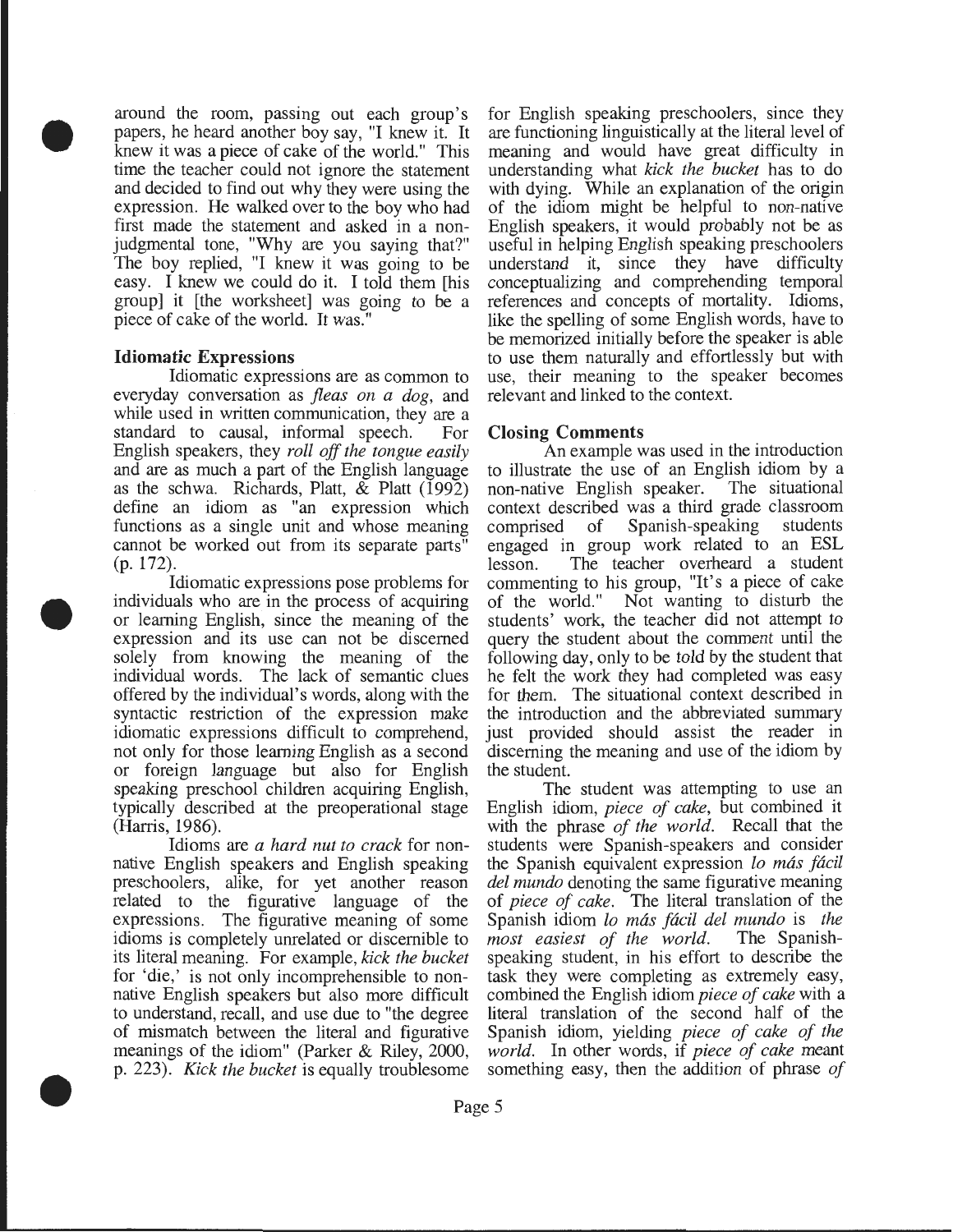*the world* to the English idiom meant the easiest thing in the world, at least to his way of thinking.

"We should take into account three important aspects of words -their form, their meaning, their distribution-, and we should consider the various kinds or classes of words in the operation of the language. If these things are important in understanding the vocabulary system of a language, they become more important when one learns the vocabulary system of a foreign language, since the forms, meanings, distribution, and classifications of words are different in different languages. Out of these differences arise vocabulary problems and difficulty levels that constitute teaching and learning problems" (Lado, 1972, p. 287).

Understanding idiomatic expressions that others use and learning to incorporate them into one's speech are essential for developing a full and complete understanding of the English language. The teacher can help English as a second language students bridge cultural expressions through direct instruction that allows students to understand and learn their use in everyday authentic communication.

References

•

•

•

Harris, A. C. (1986). *Child development.*  St. Paul, Minnesota: West Publishing Company.

Lado, R. (1972). Patterns of difficulty in vocabulary. In H. B. Allen & R. N. Campbell, *Teaching English as a second language* (2nd ed.) (pp. 275-288). New York: McGraw-Hill International Book Company.

Parker, F. & Riley, K. (2000). *Linguistics for non-linguists* (3rd ed.). Needham Heights, Massachusetts: Allyn & Bacon.

Richards, J. C., Platt, J., & Platt, H. (1992). *Longman dictionary of language teaching and applied linguistics* (2nd ed.). Essex, England.

#### **TRADITION IN CHILDREN'S LITERATURE**

by Jennifer L. Fabbi

In reflecting on the holiday season, I realize just how much tradition is a reflection of our cultures. There are many traditions that we may take for granted: turkey, lights, a tree, Santa...these things have always been staple in

my family's celebration of the season. Other families have theirs. I can still remember my amazement back in junior high when one of my best friends couldn't tell me the biblical version of why we celebrate Christmas. He truly thought it was for his parents to give him football cards (that particular year). No Jesus, no Mary ... still, tradition.

Some traditions change as family groups change. While my extended family is still reenacting the nativity scene and singing "Happy Birthday" to Jesus on Christmas Eve, my husband's family (all grown) get the presents out of the way by mid-afternoon of the Eve, go out to dinner and then to the Forum Shops for shoe shopping and margaritas. You take your pick!

The aforementioned traditions all revolve around Christianity, or lack thereof, and family. With such a diversity of cultures surrounding us, we cannot forget that there are many wonderful traditions to which we have never been exposed. Many traditions are celebrated by friends, individuals, and even strangers who unite for a common purpose. While Thanksgiving through the New Year is the period of time that I consider the "holiday season," this is not the case for many people on Earth. And then there is always the joy and challenge of starting new traditions for future generations ... some catch on quickly, some take work!

This year, in lieu of the standard Thanksgiving feast that many Las Vegas elementary schools have adopted, I was invited to an international Thanksgiving feast. Each child was to share a dish that he or she traditionally enjoys during "the holidays." While there was a turkey, some pumpkin pie, and of course, the green bean casserole, the fried rice, German potato soup, latkes, and pasta were also a hit. However, I invite you to take a look beyond the food and festival of culture to the significance of tradition in the picture books that follow. Different cultures, different celebrations, different customs, and all tradition.

*Cherry Pies and Lullabies,* by Lynn Reiser, follows four generations of mothers and daughters, whose family traditions are "the same, but different." Cartoon-like illustrations speak volumes to the special ties that are made as each tradition is passed down, and also how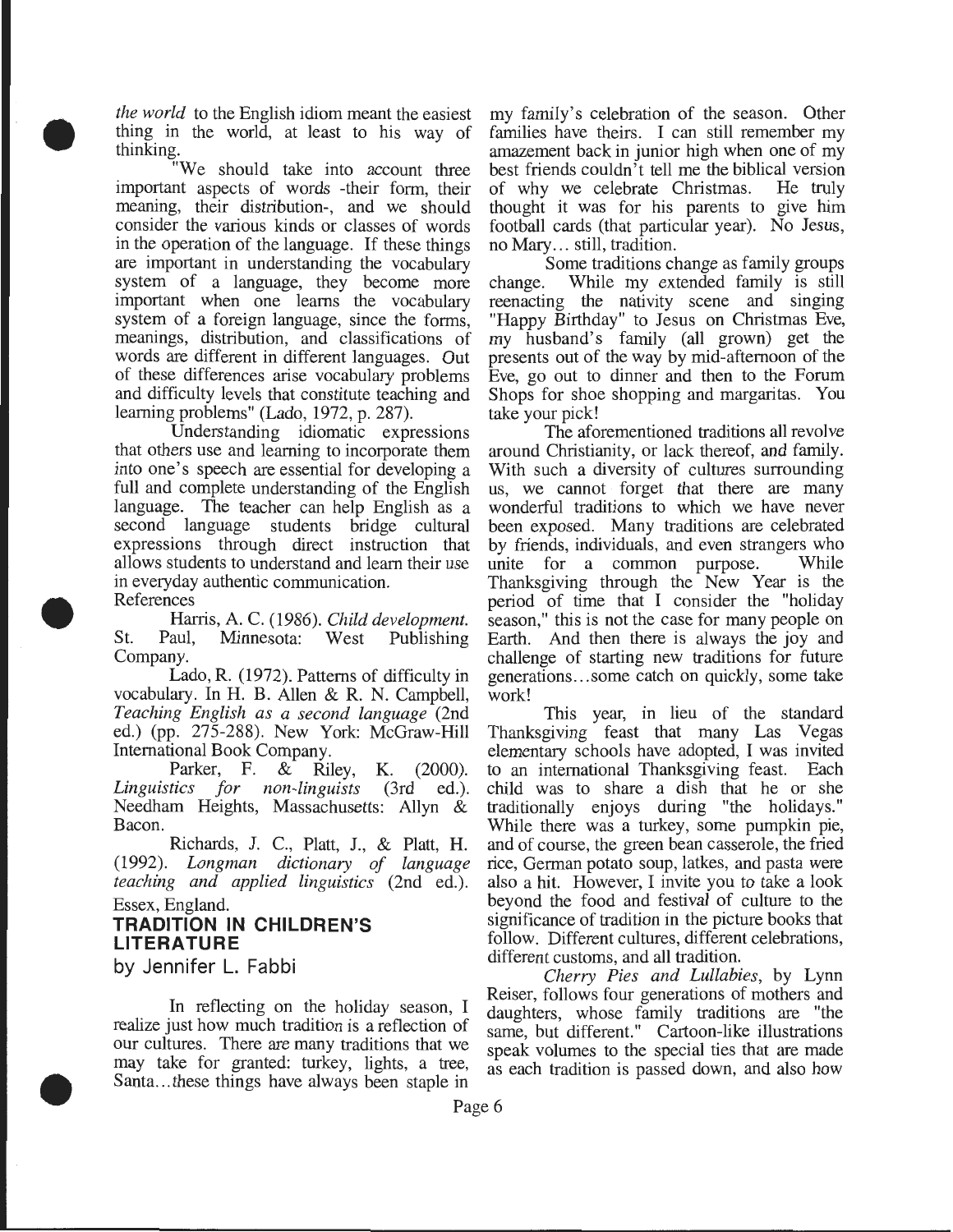each has changed. In Reiser's companion picture book, *Tortillas and Lullabies/I'ortillas y cancioncitas,* a girl living in El Salvador tells a similar story in both Spanish and English. This book is illustrated by a group of women, the "Corazones Valientes" ("Valient Hearts") whose stunning acrylic paintings portray their heritage, their changing lives, and enduring expressions of love between mother and daughter. Reiser says of both books, "... I thought about the similarities and differences of life in all families everywhere, and how each generation, in the midst of changes in technology and ways of life, keeps and changes family customs to make them their own."

•

•

•

In Patrica Polacco's *Chicken Sunday,* a young girl is invited to share Sunday dinners with her neighbors and "family," Stewart, Winston, and their gramma, Eula Mae. In order to buy Eula a coveted Easter hat, the children make beautiful Pysanky eggs, a piece of the girl's Ukrainian heritage, to sell. Once Eula receives her hat and sings with the choir on Easter Sunday, she says, "Oh baby dears, I can die happy now. And after I'm dead, on Chicken Sundays, I want you to boil up some chicken—bones, gravy, and all—and pour it over my grave. So late at night when I'm hungry, I can reach out and have me some." Polacco tells this story from her own childhood and uses detailed folk art to communicate the importance of tradition, which transcends death.

*Now We Can Have a Wedding!,* by Judy Cox, emphasizes the importance of food at However, because each guest believes that a proper celebration requires his or her own specific ethnic food, there are delicacies prepared from all over the world for this particular wedding, all within one apartment building! From French wedding cake to *tai shio-yaki,* the "fish of happiness," the tradition and significance of every dish is described in a childlike joyful manner, and an end note gives additional information about each. Warm watercolor paintings show familiar cooking scenes in a diversity of kitchens and exhilarating scenes of preparation for the pending marriage ceremony.

In *Jalapeno Bagels,* by Natasha Wing, Pablo has a dilemma: he has been asked to bring something to school for International Day that reflects his culture. While working at his parents' bakery, he comes across many possibilities that are tied to his mother's Mexican culture, as well as those that reflect his father's Jewish culture. However, it is when they begin to make the jalapeno bagels that Pablo can decide: "Because they are a mixture of both of you. Just like me!" he tells his parents. Realistic watercolor paintings portray a thoughtful Pablo and loving parents who have begun new traditions for their son. A final illustration shows Pablo proudly sharing jalapeno bagels with his classmates.

*Rainy's Powwow,* by Linda Theresa Raczek, is about a young Native American girl who must find her own way in the tradition of the powwow, where she is expected to choose a style of dance, so that she can be given her special name. Many dances are discussed by the dancers themselves and explained through bold, yet finely detailed, paintings; these include the shawl dancer, the grass dancer, and the jingle dancer. Rainy listens to the words of her Grandmother White Hair and, after much deliberation, decides to become a traditional dancer and take her grandmother's place in the powwow circle. A very thorough glossary of powwow terms and dances is included, and the illustrations depict Native Americans in both traditional dress and contemporary street clothes.

Janet Wong's *This Next New Year,* is narrated by a child who explains his family's preparations to celebrate the Chinese New Year, or the Lunar New Year. In clear, lyrical verse, the boy states his plans for soaking up some good luck, and tells of how his friends also celebrate the Chinese New Year. exaggerated illustrations are perfect for capturing this child's dreams. In an author's note, Wong explains the Chinese lunar year, and states, "But I never knew any of this when I was a child. I never wondered why the lunar new year happens at a different time from year to year. I guess I figured it would come between late January and the middle of February, and I didn't need to worry. When my mother started cleaning in a mad rush, that would be the sign it was near."

I remember reading something about traditions giving us a feeling of security and sanity, even if they aren't practical. So here's to security, sanity, a bit of practicality, and much,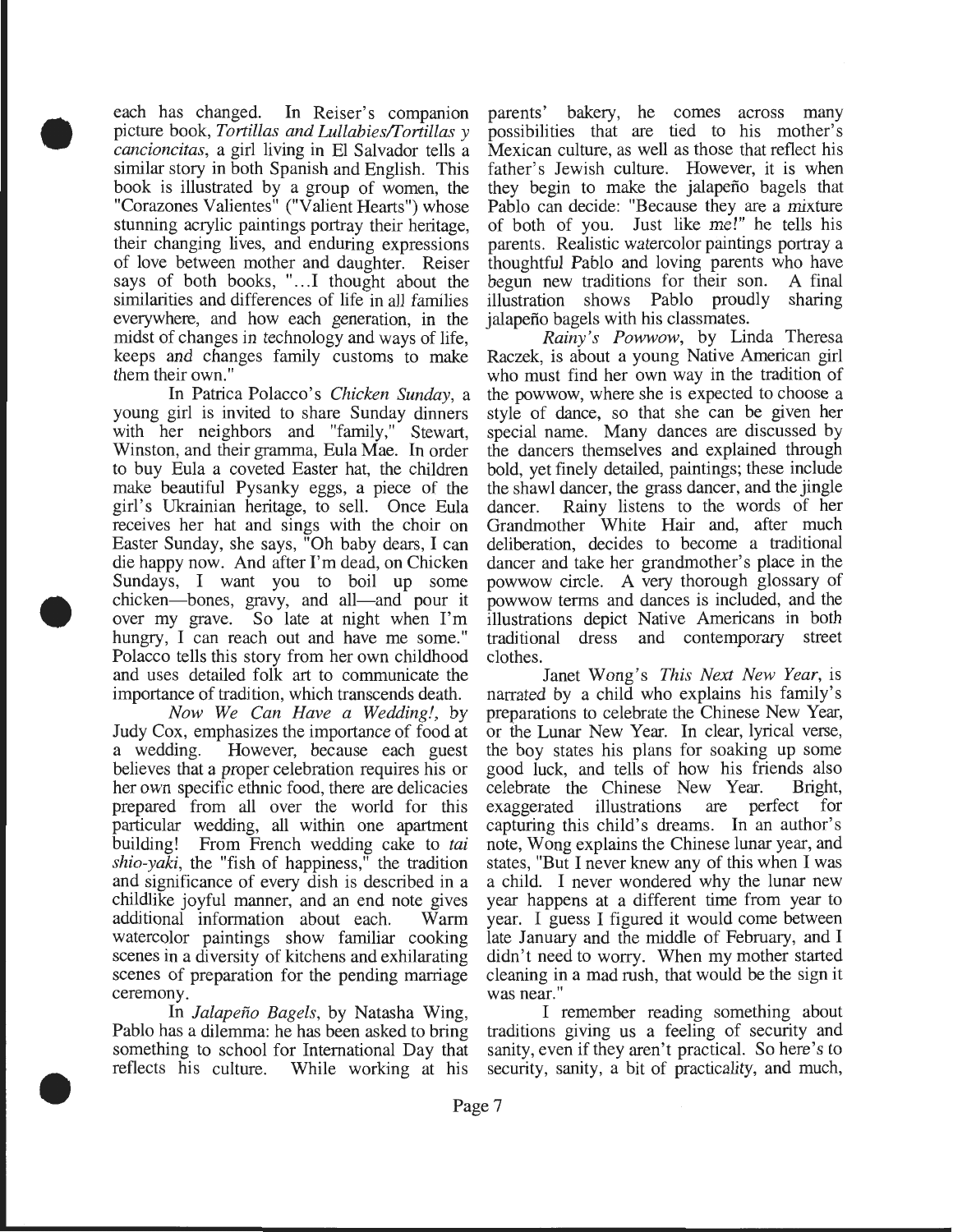much more this holiday season (or whenever yours may be)!

Books Reviewed

•

•

•

Cox, J. (1998). *Now We Can Have a Wedding!* Ill. D. Disalvo-Ryan. New York, NY: Holiday House. ISBN: 0-8234-1342-X.

Polacca, P. (1992). *Chicken Sunday.*  New York, NY: Philomel Books. ISBN: 0-399- 22133-6.

Raczek, L. (1999). *Rainy's Powwow.*  Ill. G. Bennett. Rising Moon. ISBN: 0-87358- 686-7.

Reiser, L. (1998). *Cherry Pies and Lullabies.* New York, NY: Greenwillow Books. ISBN: 0-688-13391-6.

Reiser, L. (1998). *Tortillas and Lullabiesll'ortillas y cancioncitas.* Ill. "Corazones Valientes". Greenwillow Books. ISBN: 0-688-14628-7.

Wing, N. (1996). *Jalapeno Bagels.* Ill. R. Casilla. New York, NY: Atheneum. ISBN: 0-689-80530-6.

Wong, J. (2000). *This Next New Year.*  Ill. Y. Choi. New York, NY: Frances Foster Books. ISBN: 0-374-35503-7.

#### **IS ANYBODY LISTENING?: IDEAS FOR EFFECTIVELY COMMUNICATING WITH FAMILIES**  by Connie Malin and Nancy Sileo

The Parents' Perspective

" . ... *whenever I go to school, they want to tell me what to do at home. They want to tell me how to raise my kid. They never ask me what I think. They never ask me anything!"* (Finders & Lewis, 1994, p.53).

*"Please be honest with me. Don't tell me that she is doing good in class, when you are having trouble, because maybe I can help"* (Turnbull & Turnbull, 1997, p.56).

*"They expect me to go to school so they can tell me my kid is stupid or crazy. They've been tell in' me that* 

*for three years, so why should I go and hear it again? They just tell me my kid is bad"* (Turnbull & Turnbull, 1997, pg.56).

*"Teachers just don't understand that I can't come to school at just any old time. I think J. told you that we don't have a car right now .* .. *.* A. *catches a different bus than D. He gets there a half an hour before her, and then I have to make sure J. is home because I got three kids in three different school. And I feel like the teachers are under pressure, and they're turning it around and putting the pressure on me 'cause they want me to check up on J. and I really can't"* (Finders & Lewis, 1994, p.53).

"Communication is the key to good school - home relationships" p.440). Parental contact encompasses various forms ranging from informal to formal, from verbal to written, and from teacher initiated to parent request. Communication with teachers symbolizes a lifeline for parents allowing them to remain involved with their child's interests, development, and socialization skills.

Berk (1999) noted that schools are formalized institutions designed for imparting knowledge as well as developing various skills within children of all ages. Typically, "children spend many long hours in school  $-6$  hours a day, 5 days a week, 36 weeks a year- totaling about 15,000 hours" (Berk, 1999, p.79). The author also noted that more children are entering day care centers and preschools before the age of five, which increases their overall total time spent in a school-like setting. In order to allow parents to remain involved with their child's daily activities, progress, and needs, parentschool communications have become vital lifelines. Morrow (1997) stressed, "every teacher has the responsibility to inform parents about what is happening in school on a regular basis, how they can help their child, involve the parents in school activities during the day, and provide activities for parents to do at home" (p.68).

Love (1996) stated, "good communication with parents means letting them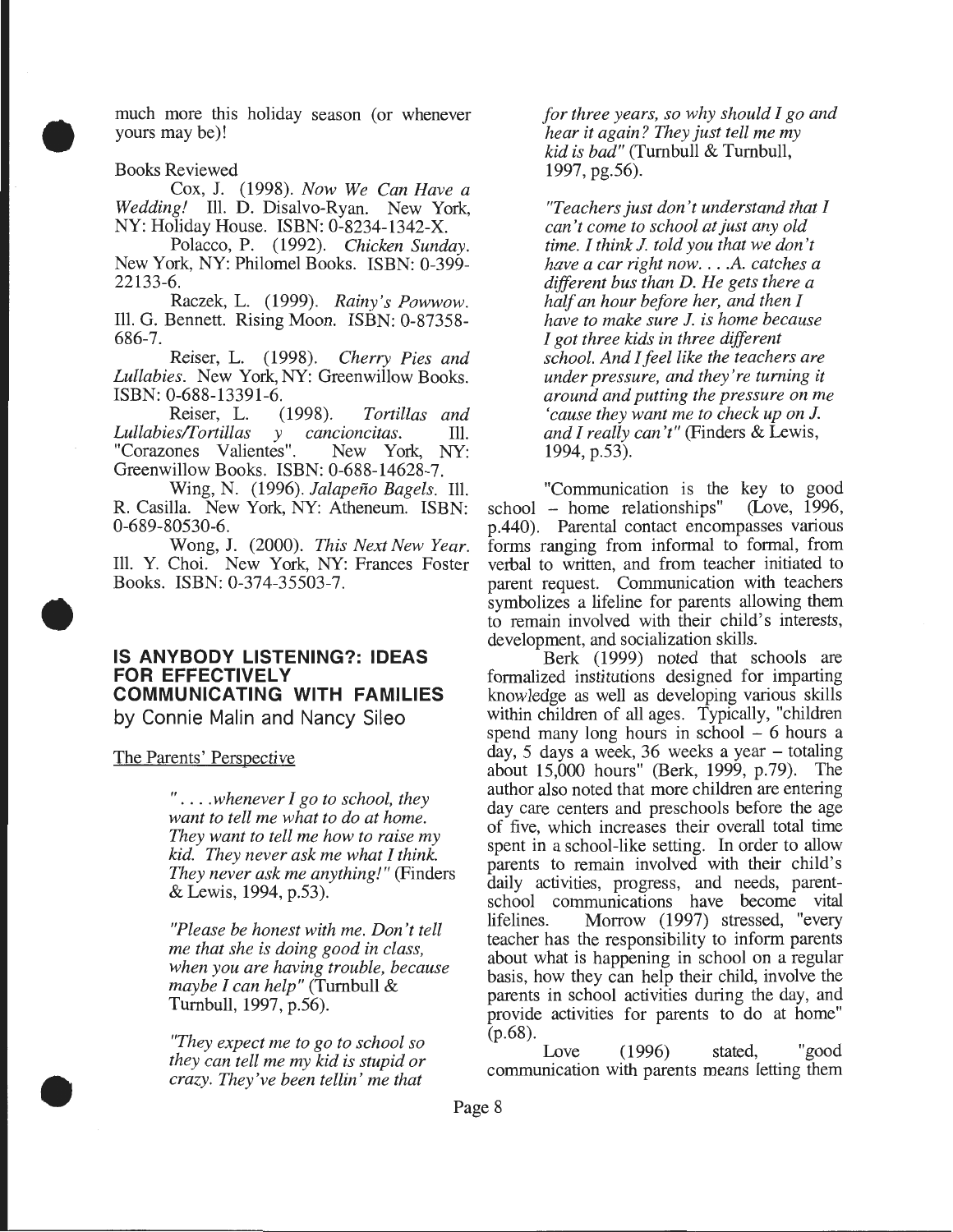know what their children are learning and how their children are doing in school. It also means listening carefully to what parents have to say about their child and their perceptions of the child's program" (p.440). Therefore, this child's program"  $(p.440)$ . theory of vital communication has been investigated in order to lead one to nurture parent-teacher relationships in an academic setting for young children.

•

•

•

Love (1996) implied that close homeschool relationships enabled parents to find opportunities to become more effective as parents and teachers of their children. In her estimation, good communication with parents involved many different tasks or methods. One element to be addressed was that of notifying the parents of their child's learning and his/her<br>progress in school each day. "Successful progress in school each day. teacher-parent communication can be accomplished by reaching out to parents in ways that show concern for the child and a genuine desire for cooperation with the parents" (p.440).

#### Teachers' Role in Communication

Pang & Watkins (2000) spoke of six types of communication as necessary for allowing both teachers and parents to exchange information and ideas about the development and progress of children in and out of school. These authors mentioned context expectancy, social expectancy, self-expectancy, efficacy of<br>teacher beliefs. teacher and school teacher beliefs, teacher and school characteristics, and the model of teacher intention and behavior. Pang & Watkins (2000) placed an emphasis on the model of teacher intention and behavior as the form of communication that afforded teachers and parents the opportunity to develop a deeper understanding of mutual expectations to assist in understanding and working with the children. In an effort to further their communication models, the authors conceptualized the following key elements.

- Context expectancy involved parentteacher communication and acknowledgment of internal and external factors that affect a child's behavior.
- Internal factors concerned those associated with affective and cognitive development and external factors concerned those associated with

interpersonal skills and socialization.

- Social expectancy involved the child's attitudes toward learning and developing friendships as well as the teachers' motivation to comply with parental
- wishes for their child.<br>Self-expectancy involved • Self-expectancy involved the selfexpectation of teachers concerning parental involvement.
- Teachers who held a stronger feeling of shared responsibility with parents were likely to communicate more frequently with parents.
- Efficacy beliefs of teachers concerning their skills and ability to instruct children reflected changes in a child's life.
- Teacher and school characteristics influenced teachers' practices concerning parental involvement directly or indirectly correlated to their individual beliefs.
- Teachers' sense of confidence logically supported their efforts to discuss instructional methods, objectives, and goals with parents in a discussion.
- The atmosphere and clientele of the school community affected teachers' beliefs concerning expectations and policies concerning parent-school communication.
- The model of teacher intention and behavior began at the onset of the school year and continued throughout.
- The positive or negative tone of teacher intention overshadowed the entire school year regarding parental

acceptance and teacher initiation of communication procedures.

Pang & Watkins (2000) noted, "Teacher accountability to parents is defined as the teacher's self-expectation or perceived teacher's self-expectation requirement to inform, to explain, and to listen to parents" (p.145). The manner in which this communication was established and upheld determined the parents' acceptance or rejection of the teachers' communication procedures.

Hoover-Dempsey, Basslet, & Brissie (1987) believed that an individual with a high personal teaching efficacy would affect a sense of professionalism and security in his/her

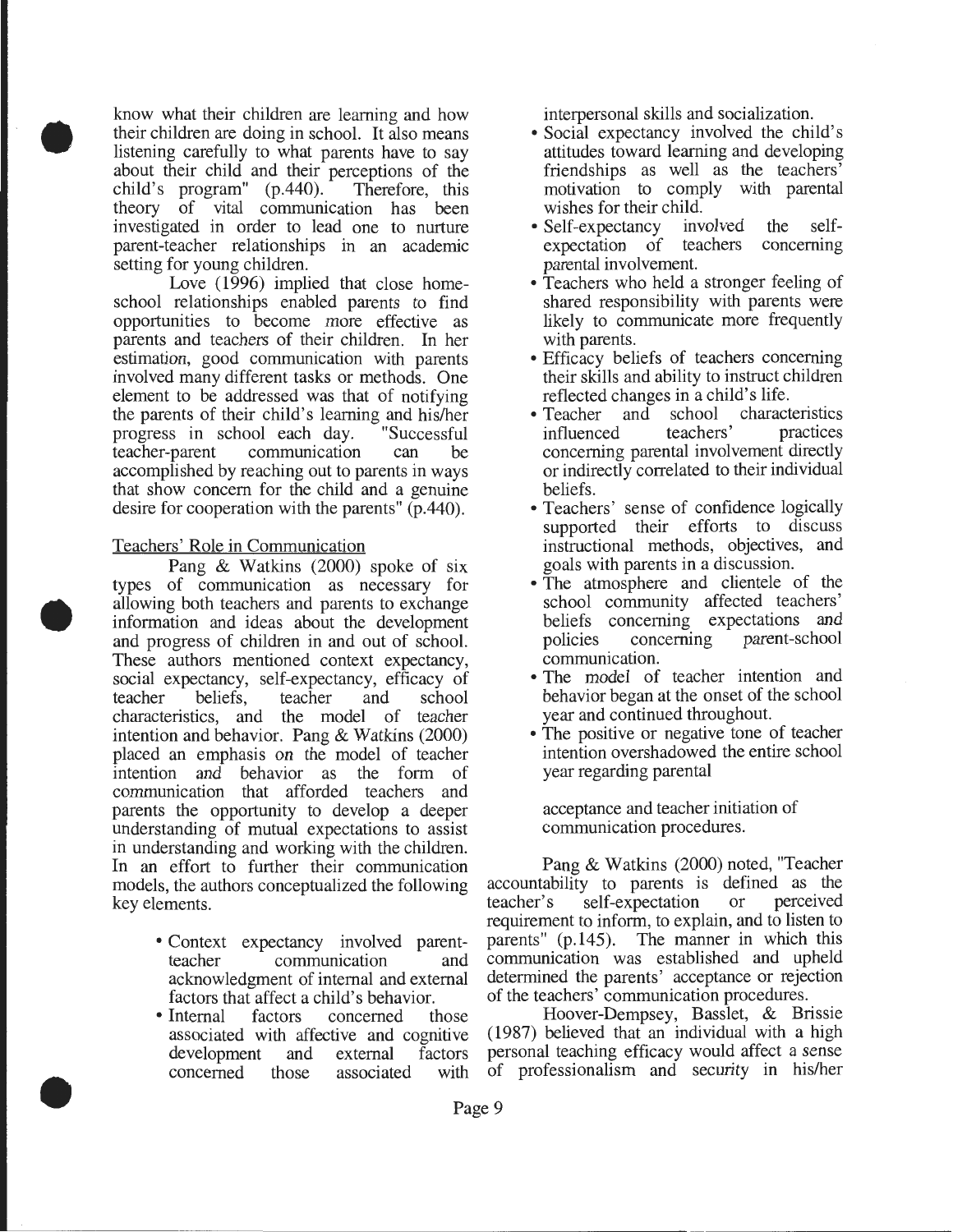instructional role in education. This selfconfidence carried over to curricular areas, lesson planning, classroom management, and parent-teacher communication.

•

•

•

Bredekamp & Copple (1997) editors for NAEYC indicated that from birth to age eight, educators must understand the developmental needs of the young child. "The younger the age of the child, the more vital it was for professionals to acquire knowledge of the child and his/her environmental influences from parental partnerships" (Bredekamp & Copple, 1997, p.22). These authors as essential components of exemplary parent-teacher partnerships named five specific guidelines. Included in these guidelines were: creating a caring community of learners, teaching to enhance development and learning, constructing appropriate curriculum, assessing children's development and learning, and establishing reciprocal relationships with families. A key element of reciprocal family relationships concerned the establishment of mutual respect, cooperation, shared responsibility, and negotiation of conflicts between school and home.

Next, Bredekamp and Copple (1997) stressed the importance of early childhood teachers working with families in regular and frequent two-way communication activities. They also expressed that parents were to be welcomed into the classroom and to share in the planning of the child's care and education, as they were an integral part of the young child's life. Yet another critical characteristic concerning teachers was the need to have these individuals acknowledge and respect the goals that parents have set for their children. In so doing, teachers have been encouraged to be sensitive to and promote family responsibility concerning the child. The authors acknowledged the promotion of family decision-making and competence when selecting and interacting with the teachers and the preschool program as a vital element in parent satisfaction. Assisting in the placement, transition, and identification of individual needs and additional resources available to families and children was the final element for preschool teachers to work on in an effort to further the parent-school communication process .

Things To Consider When Working With Families in Educational Settings

Teacher preparation programs play a key role in assisting educators with developing parent communication skills. Listed are twelve tips for teachers to consider when speaking with parents.

- 1. Do all staff members have a commitment to and skill in communicating with families from diverse backgrounds and lifestyles, and have knowledge of family systems, needs, and services?
- 2. Are family members encouraged to become involved in all aspects of the program and decision making - goal setting, implementation, and evaluations?
- 3. Does the program provide a wide range of opportunities for families to become involved in culturally appropriate ways (e.g., observation, participation in program planning, participation in activities and lessons, implementation of strategies, assessment of the program?)<br>Are services for families
- 4. Are services for **individualized** so the specific needs and concerns, priorities, and resources of each family are addressed; and the family characteristics (e.g., cultural<br>background, language spoken, background, language spoken,<br>socioeconomic level, values, and socioeconomic priorities) are considered and respected?
- 5. Do staff members focus on children's and families' strengths, priorities, and resources?
- 6. Does the program have a well-defined procedure for identifying family needs and establishing a working partnership with parents?
- 7. Do staff members view the family as a system so that the educational program strategies take into consideration the dynamics of the entire family, not merely the child or the child and one parent?
- 8. Are parents' supported to experience positive relationships with their children and competency in their parenting roles?
- 9. Does the education program enable and support parents to assume the various roles that they are required to play?
- 10. Are various types of services provided

Page 10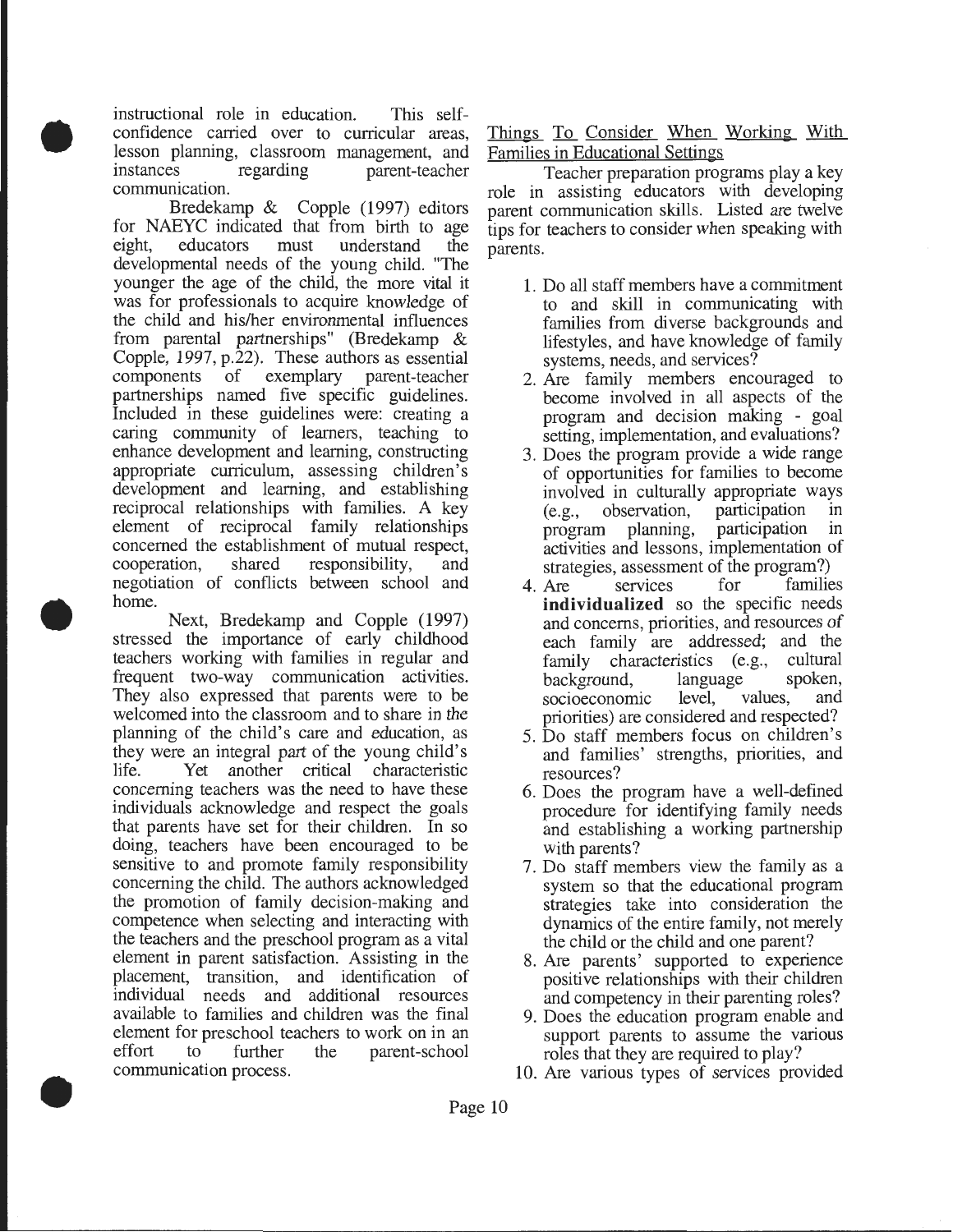by the education program - general<br>information, support, education and support, education and training, support in parent-child<br>interactions, and help in using interactions, and help in using community resources?

- 11. Does the program actively coordinate with other community agencies that provide services to families so that families are able to procure the range of services they may need (e.g., respite, financial, and health insurance, among other things)
- 12. Does everyone on the staff treat families with respect and remember that parents know their children better than anyone else and that parents are the experts on their own children?

#### **Conclusions**

•

•

Knight & Wadsworth (1998) stated, "With the passage of federal legislation in the past two decades, the family's perspective and input have become critical, legally mandated components of instructional planning and<br>assessment" (p.213). Even though these assessment"  $(p.213)$ . authors were referring to legislation pertaining to children with special needs, the same can be said for all young children.

To reiterate the importance of communication among parents, teachers, and children, Knight & Wadsworth (1998) continued to stress that general education teachers were encouraged to participate in parent involvement programs in order to enrich their relationships with families and students within the communities. Whitehead & Ginsberg (1999) stated, "Excellent early childhood programs are characterized by caring and responsive interactions between adults and children, developmentally appropriate programming, partnerships with families, qualified staff, low staff-child ratios and small group sizes, provision of a safe and healthy environment, and nutritious food" (p.4). The authors continued to say, "It is important in any setting to create an atmosphere that not only welcomes family members but also gives a clear message that input and feedback, especially from families, are valued" (p.9).

#### References

•

Berk, L.E. (1999). *Infants and* 

*children: Prenatal through middle childhood, (3rd ed.).* Boston, MA: Allyn & Bacon.

Bredekamp, S. & Copple, C. (1997). *Developmentally appropriate practice in early*  programs, Washington, DC: National Association for the Education of Young Children.

Hoover-Dempsey, K.V., Basslet, O.C., & Brissie, J.S. (1987). Parental involvement: Contribution of teacher efficacy, school socioeconomic status and other school characteristics. *American Education Research Journal, 24 (3).*  417-435.

Knight, D. & Wadsworth, D. (1998). A national survey of special education teacher preparation programs regarding their inclusion of family focused components of the cec common core of knowledge and skills. *Teacher Education and Special Education, 21* (3). 214- 226.

Love, F.E. (1996). Communicating with parents: What beginning teachers can do. *College Student Journal, 30* (4). 440-444.

Morrow, L. M. (1997). *Literacy development in the early years ( 3rd ed.).*  Boston, MA: Allyn & Bacon.

Pang, I.W. & Watkins, D. (2000). Towards a psychological model of teacherparent communication in Hong Kong primary schools. *Educational Studies, 26* (2). 141-164.

Whitehead, L.C. & Ginsberg, S.l. (1999). Creating a family-like atmosphere in

childcare settings: All the more difficult in large child care centers. *Young Children, 54* (2). 4- 10.

#### **THE MEDICAL WISDOM OF CULTURE: SOMETIMES, DR. MOM DID KNOW BEST**

by Jean Henry

I grew up outside of the city. My parents were farm folk. Doctors were, literally, few and far between, and a service more expensive than my family could usually consider using. Consequently, we more often consulted Dr. Mom (or Dr. Grandma) than we did the town doctor or hospital when faced with minor illness. And we were healthy. The truth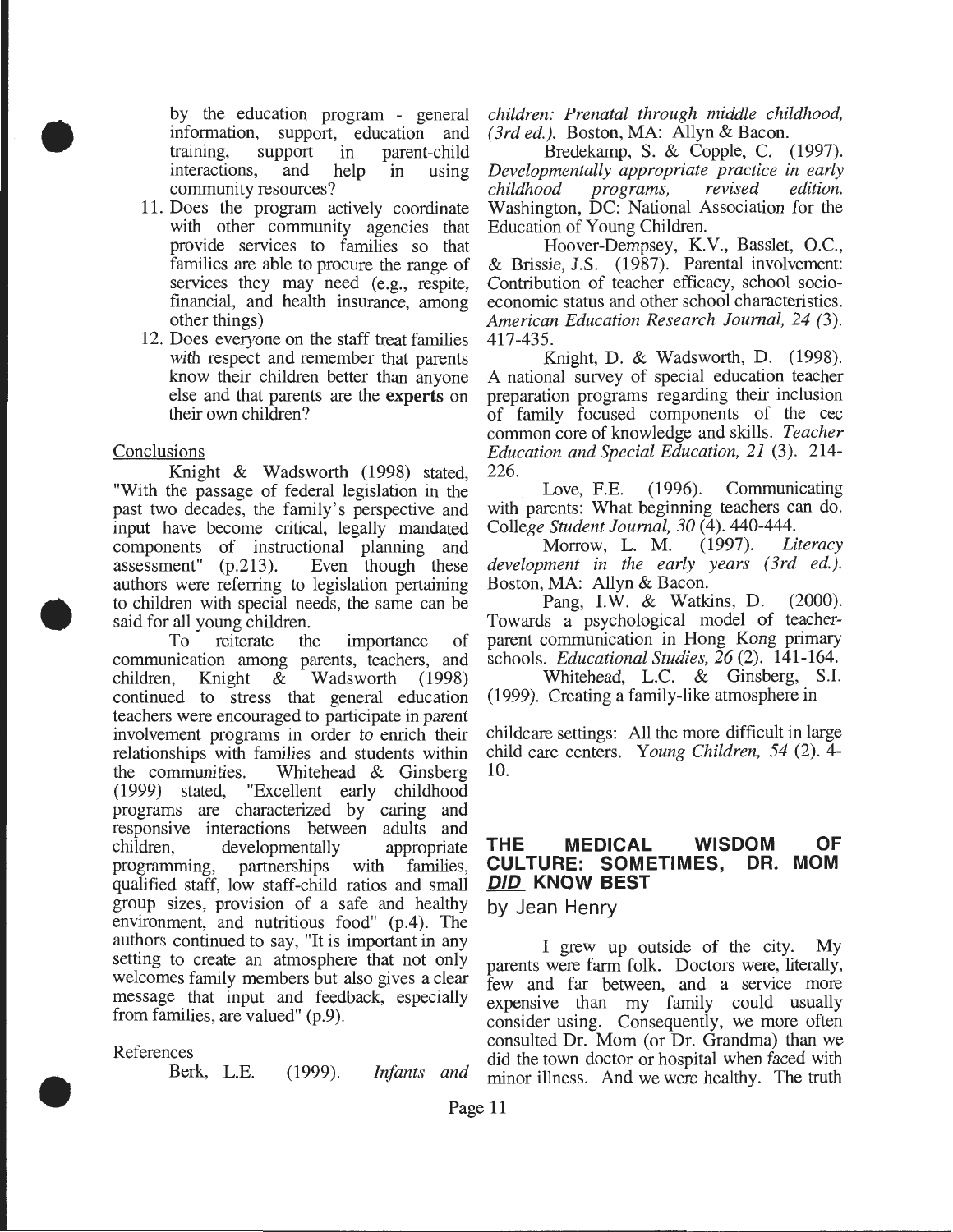is, other than the occasional broken bone or cut requiring stitches (we were kids, after all!), we seldom experienced conditions that needed<br>medical care. Were we lucky? cautious? Were we lucky? cautious? genetically blessed? Probably a little of all of these, but when we did need care, it most often was the medical wisdom handed down through family generations that helped us through our illness.

Webster's New Collegiate Dictionary defines folk medicine as "traditional medicine as practiced non-professionally by people isolated from modem medical services and involving especially the use of vegetable remedies on an empirical basis." Traditional medicine is often considered fairly primitive - based in a belief that supernatural forces (good or evil spirits, gods, etc.) are responsible for both the cause and cure of disease. Despite the seemingly widespread availability of scientific knowledge, many people continue to follow such practices based on this belief ... and science doesn't seem to be able to explain everything, as yet. However, they are working on it, and more and more western medical professionals are beginning to acknowledge and confirm the wisdom of Dr. Mom.

#### A **Popular Practice**

•

•

•

Folk medicine is prevalent in American history and culture. Cures and treatments are as varied as the populations from which they come. Some are effective, some work through placebo effect, while others either do not work at all or cause harm to the individual (Helton, 1997). Alternative medicine and/or alternative therapies, including home remedies, are rapidly gaining popularity in the US. A 1998 Stanford University/American Specialty Health Plans study found that 68 percent of people in their sample had used a Complementary and Alternative Medicine (CAM) therapy within the last year, and that 81 percent had used at least one CAM therapy during their lifetime. Many more simply follow the recommendations of Grandma or Mom in dealing with a minor, or even a major, illness.

The appeal of unconventional or alternative treatments stems, to a great extent, from disenchantment with conventional medicine. Many people feel that the current medical system in the U.S. fails to fully investigate an individual's illness, to respond appropriately or in a timely fashion once an illness is diagnosed, or to promote personal disease prevention except through the use of prescription drugs. While many alternative While many alternative. practices are still thought of as unconventional, the major competing systems of medicine are increasingly recognized as viable approaches to health care that can either stand on their own or be used to complement conventional treatment.

Some try to write folk medicine off as quackery, but it is not usually considered so, even when it might be considered erroneous or useless - unless it is being done by unscrupulous practitioners strictly for the purposes of personal gain. State laws against practicing medicine without a license are rarely enforced against folk healers. (Barrett, Jarvis, Kroger, & London, 1997) Unfortunately, sometimes attempts at home remedy may influence the ability or willingness of a patient to cooperate with or respond to necessary conventional medical treatment. By delaying treatment too long, it may become impossible for any form of treatment to prevent permanent damage, or even death. Some medical facilities and practitioners are now enlisting folk healers to help gain the trust of people who have little knowledge of medical care or those who are uncomfortable in a medical system significantly different from that which they have always known and in which they are not comfortable.

In fact, many traditional, or folk remedies have a basis in science - the "why" and "how" of the folk cure is founded in proven Some have therapeutic benefits, some may provide psychosocial benefits, and others such as willow bark (from which aspirin is derived) actually have proven medicinal value. Many of the practices recommended through generations of families are now understood to be based, at least loosely, in science.

For example, in the southern U.S., a common remedy for cold and sore throat is a "hot toddy" - a heated concoction of honey, lemon, and whisky that is liberally dispensed to all (the amount of whiskey usually altered, depending on the age of the patient). On closer inspection, there is true medicinal value to this simple medicine. The honey serves to coat and soothe a sore throat. The lemon contains soothe a sore throat.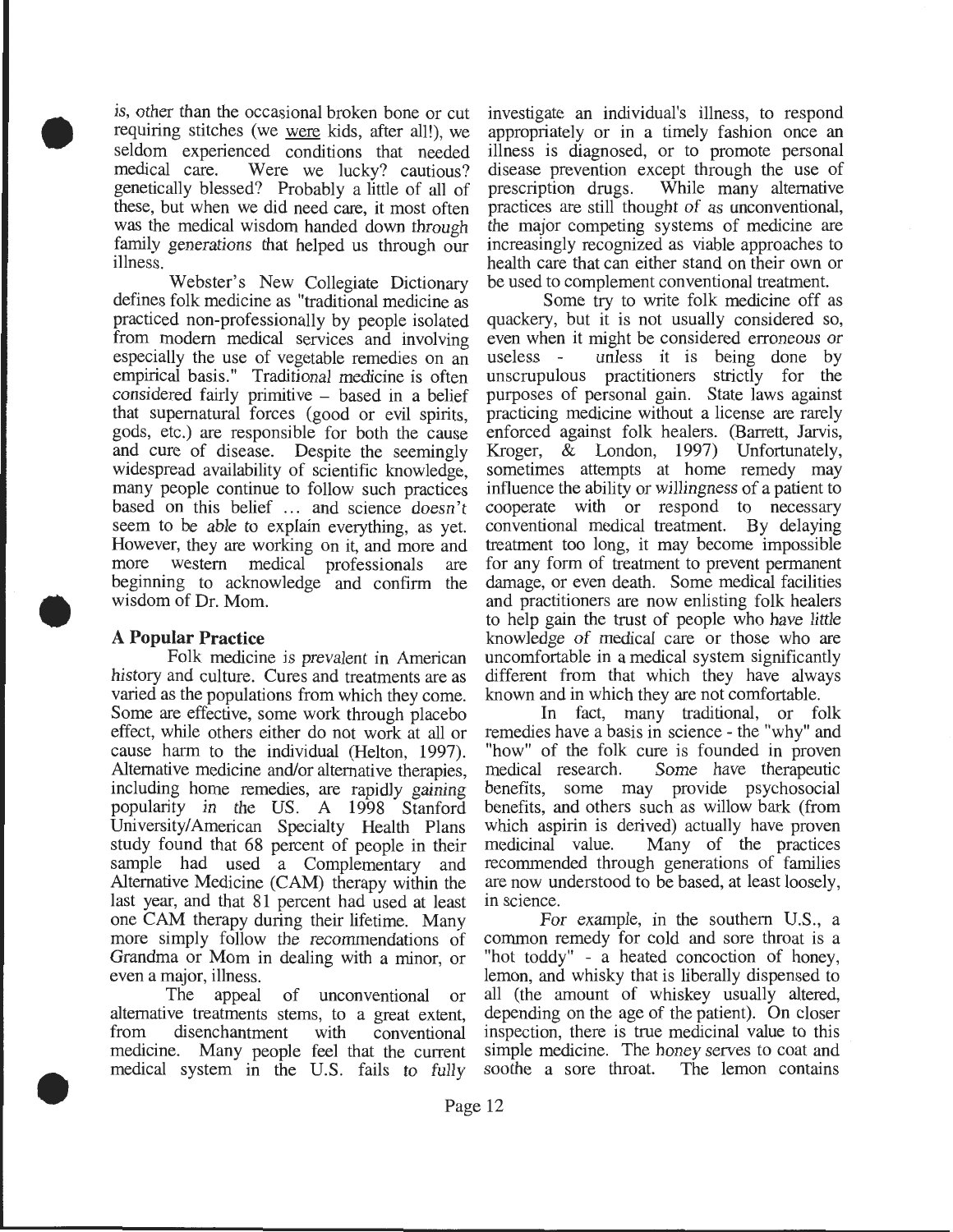vitamin C, which is still thought to provide some protective value against colds and flu, and improves the taste of the concoction. The whisky, or alcohol, serves as a sedative, usually allowing the patient to rest or sleep more soundly (particularly the wee ones). Many common over -the-counter cold medicines available today have a fairly high alcohol content. While exploring the home remedies of students in my class, we discovered that this remedy was, in fact, commonly used not only in other parts of the U.S., but in other countries, as well, under a variety of names.

#### **An Opportunity for Student Activity**

•

•

•

The fact that every family, every culture, has a history of home remedies for a variety of conditions presents a rich opportunity for a cross-disciplinary multicultural education activity. Increasingly, educators are attempting to meet the goals of increasing cultural competence and improving the skills of independent and critical thinking. Exposing students to various cultural approaches to health and wellness in contrast to contemporary western science and medicine presents students with just such an opportunity. Schmitz (1992) stated that "Direct engagement with the realities of cultural difference, as manifested in both individual and group habits and commitments, can foster the development of skills of analysis, interpretation, and judgment." Achievement of these intellectual skills are at the root of much of the effort to incorporate cultural diversity in to our schools (Sanchez, 1996). The content of an activity that explores folk medicine traditions could easily relate to such areas as: multicultural education, health, social studies, allied health care, and possibly to other content areas, as well.

We learn from our own cultural and ethnic backgrounds how to be healthy, how to recognize illness, and how to be ill. The meanings attached to the notions of health and illness are related to the basic, culture-bound values by which we define a given experience and perception. As such, these family/cultural practices can provide interesting and educational insight into both the differences and similarities among cultures. By having students explore and share the folk remedies handed down through the years in their families, as well as

researching the beliefs behind the remedies and any scientific foundation for the practices, students often discover many shared practices. Despite geographical, or perceived cultural, distances that may exist between family origins, students generally discover more commonalities than differences in their family health practices. Many believe that a given practice was an "original," practiced only by their family or their culture. It is interesting for students and teachers alike, to discover the many crosscultural practices that exist in regard to medical self-care.

#### **Alternative Practices & Practitioners**

Following are a few, among the many, folk practitioners still evident in our country, and throughout the world. (Barrett et. al, 1997; Nakamura, 1999)

Curanderas, popular among Hispanic populations, particularly of Central and South American descent, are regarded as specialists in the folk medicine of their people. Their ministrations may include prayer, religious objects, herbs, rituals, and dietary measures. Examples of conditions they might treat include mal ojo (evil eye), mal aire (bad air), bilis (anger), susto (fright), and diseases of hot and cold imbalance within the body.

Root doctors, found mainly in the southeastern states, are consulted by people who believe they have been "hexed" or have had unduly bad luck. The doctor listens to their story and either prepares a toke, char, powder, or other special object ("root") that can help them fulfill their wish or undo the hex.

Powwow, centered in rural Pennsylvania, combines prayer and laying on of hands. Practitioners may touch an afflicted part lightly, rub the surrounding area vigorously, or pass their hands over the entire body while praying either quietly or aloud. They may also utilize or prescribe tokens, charms, spells, potions, herbs, teas, and other paraphernalia

Voodoo is a religion indigenous to Haiti that is also practiced in Louisiana and other parts of the U.S. to which Haitians have migrated. Derived from ancestor worship, it invokes spirits to explain and influence the course of events. It includes an elaborate system of folk medical practices, primarily<br>administered by voodoo "queens" and voodoo "queens" and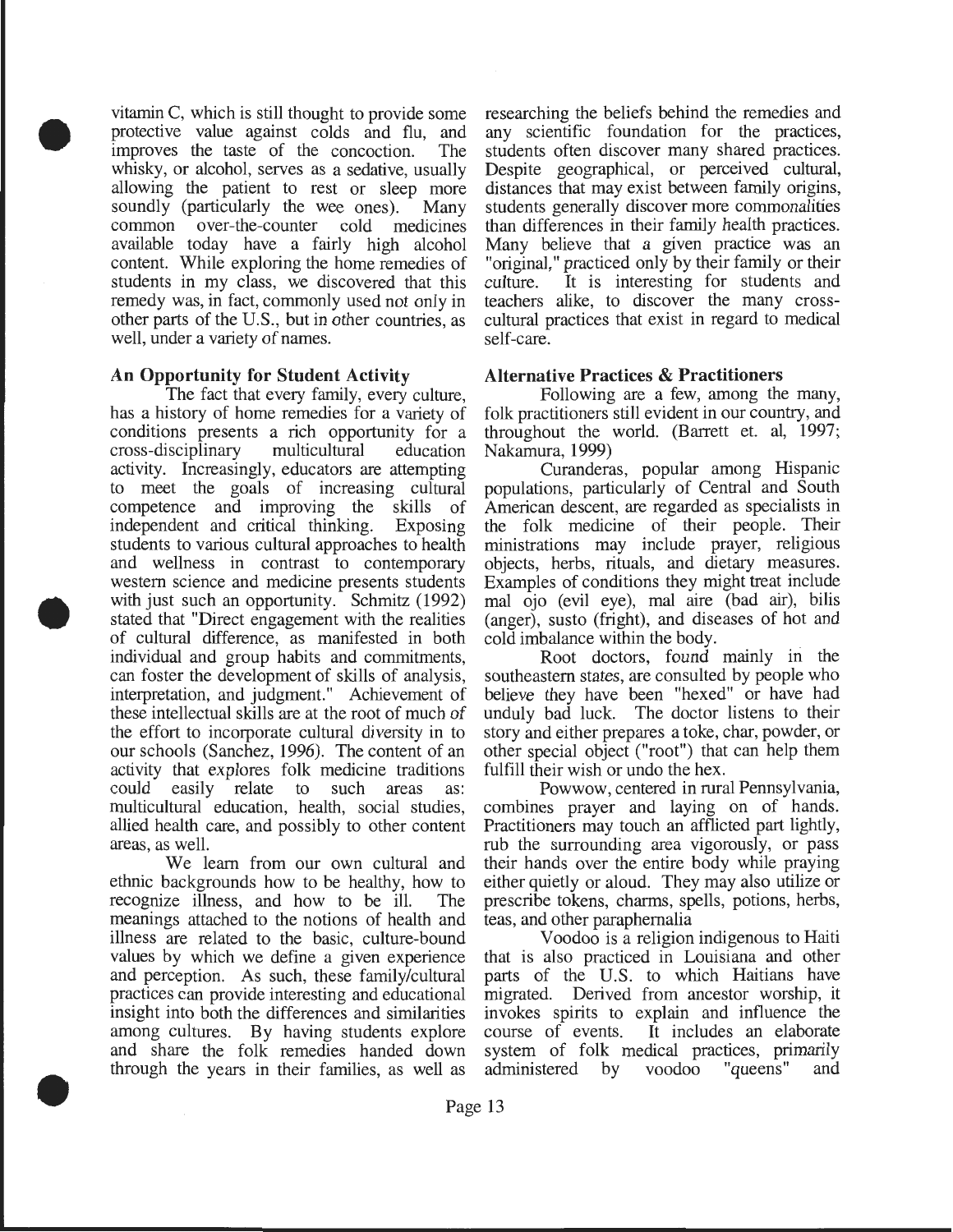"doctors." Common treatments include charms, magical powders, and amulets.

#### Conclusion

•

•

•

The term "alternative" used to refer to any practice outside of the mainstream Western medicine arena, and such practices were often perceived as odd or weird or even counterculture. Today, such practices are being redefined as larger segments of our population are from other countries, or still embrace the health customs and traditions of their country of origin or heritage. As multicultural educators, we can bring our own part of the world closer together by guiding students in the exploration of the wisdom of Dr. Mom.

In closing, to ensure that we also take an opportunity to enrich our students' lives through empowering them to make well-educated lifestyle choices, the following recommendations can guide all of us in making intelligent decisions regarding our self-care decisions.

#### Questions for determining the safety and validity of home remedies:

- Of what does the method consist?
- Is it testable? Can its effects be measured?
- Do its premises contradict what is currently known in medical science?
- Does it claim to be a complete treatment, i.e. no other care is needed?
- What evidence is there that it helps? Anecdotal? Scientific?
- What evidence is there that it may harm? Anecdotal? Scientific?
- If you cannot answer all of the above questions, how can you obtain the necessary information?

#### References

Barrett, S.B., Jarvis, W.T., Kroger, M., & London, W.M. (1997). *Consumer Health: A Guide to Intelligent Decisions, 6th ed.* Madison, WI: Brown & Benchmark Publishers.

Helton, L.R. (1997). Folk medicine and health beliefs: An Appalachian perspective. *Journal of Cultural Diversity,* 3(4), 123-128.

Nakamura, R.M. (1999). *Health in America: A multicultural perspective.* Boston: Allyn & Bacon.

Sanchez, T. (1996). Multiculturalism: Practical considerations for curricular change. *ERIC Clearing House, 69(3):* 171-173 ERIC No. EJ529127.

Schmitz, B. (1992). *Core Curriculum and Cultural Pluralism: A guide for college planners, Vol. 55.* Washington, DC, Association of American Colleges.

#### **HEY, SISTERS!! WHAT ABOUT US?**  by Monica Brown and Kyle Higgins

How to Talk to a New Lover About Cerebral Palsy

Tell him/her: *Complete strangers have patted my head, kissed my cheek, called me courageous.* 

Tell this story more than once, ask him/her to hold you, rock you against his/her body, breast to back,

his/her arms curving round, only you flinch unchosen, right arm trembles, Don't use the word *spastic.* 

> In Europe after centuries of death by exposure and drowning, they banished us to the streets.

Let him/her feel the tension bum down your arms,tremors jump. Take it slow: when he/she asks about the difference between CP and MS,

refrain from handing him/her an encyclopedia. If you leave, know that you will ache. Resist the urge to ignore your body. Tell her/him:

*They taunted me* retard, cripple, defect. *The words sank into my body. The rocks and fists left bruises.* 

Gimps and crips, caps

Page 14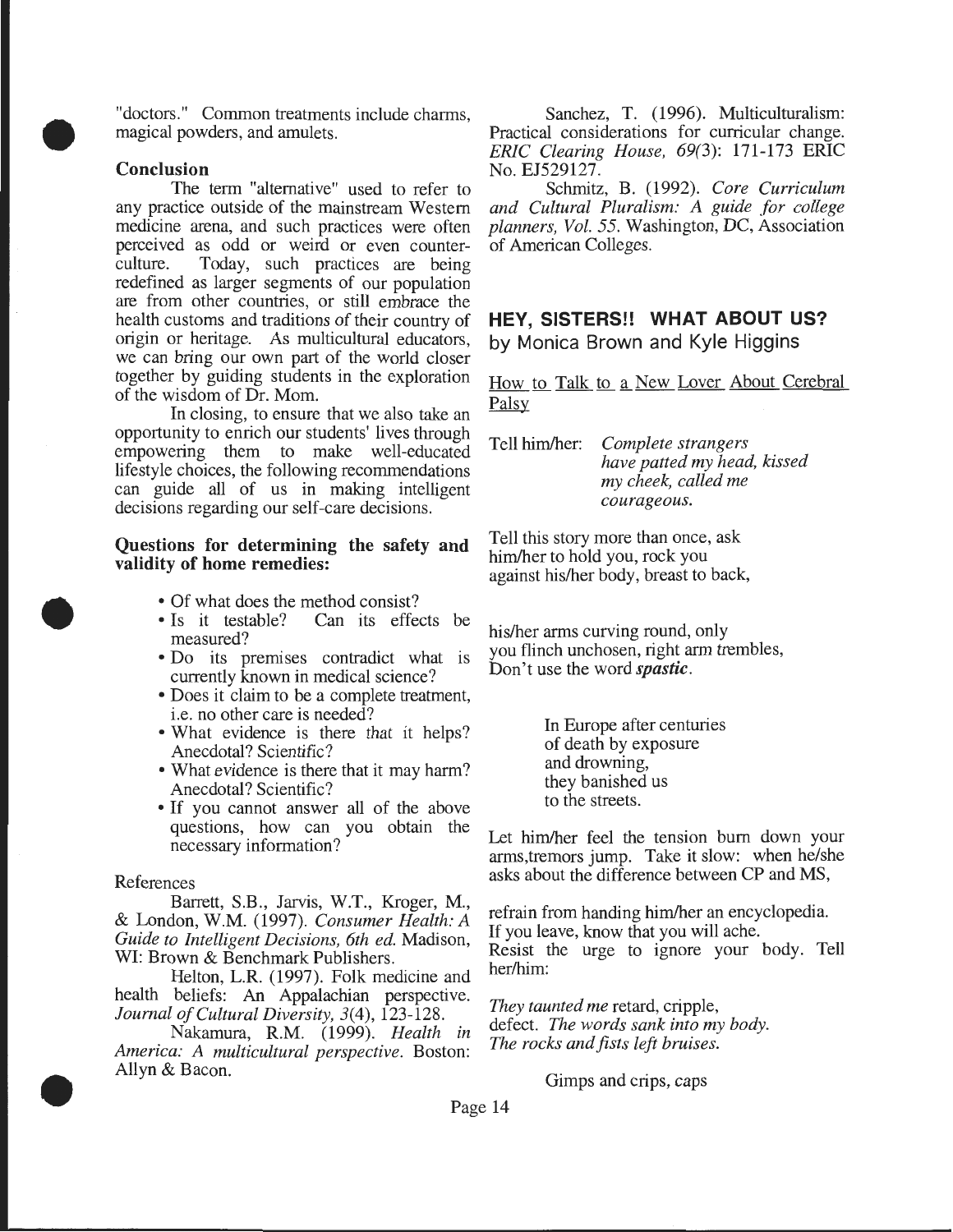in hand, we still wander the streets but now the options abound: telethons, nursing homes, and welfare lines.

•

•

•

Try not to be ashamed as you flinch and tremble under her/his warm hands. Think of the stories you haven't told yet. Tension locks behind your shoulder blades.

Ask her/him what she/he thinks as your hands shake along her/his body, sleep curled against her/him, and remember to listen: she/he might surprise you.

#### Elizabeth Clare (1997)

Who are all the women with disabilities and where are they? The reality is women with disabilities are everywhere. In fact, women with disabilities are a "large minority with great diversity" (Saxton & Howe, 1987, p. xi). It is estimated that there are 846 million people around the world who have disabilities (Charlton, 1998). If half of these are women, there are 423 million women in the world with disabilities. In the United States, there are between 35 million and 43 million people with disabilities---depending on who collects the data and what disabilities are included (Shapiro, 1993). Again, extrapolating to women, this could mean that there are 17.5 million to 21.5 million women with disabilities in the United States.

These are women with sensory disabilities, physical disabilities, cognitive disabilities, learning disabilities; women with a history of chronic illness, epilepsy, mobility limitations, etc. These women range from new born babies to senior citizens. They are Asian, Native American, Black, Hispanic, white, biracial; they come from all economic groups and ethnic groups. And, if you are a woman, this is a group that most probably, as you grow older, you will join--- fewer than 15% of Americans with disabilities were born with their disability and the likelihood of incurring a disability as one ages increases (Shapiro, 1993).

#### So. Why Don't We Know More About Women with Disabilities?

Because the issue of women with disabilities has not been discussed in the literature (biographical or historical) or in the feminist literature, women with disabilities have been rendered virtually invisible---even in the disability civil rights movement. In literature and historical writings women are unable to find models who have lived their lives with physical or cognitive limitations and who have achieved success despite being both female and having a disability. And, in feminist theory, feminist perspectives on disabilities are not yet widely discussed, nor have insights offered by women with disabilities been integrated into feminist theories concerning the body.

Feminists have studied women of diverse racial and ethnic groups and different sexual orientations, but have paid little attention to women with disabilities (Quinn, 1994). Even though, women with disabilities have been vocal concerning this exclusion from the feminist literature (Stone, 1985), there is no strong agreement as to the reason why feminists have not rallied to the cause of women with disabilities. Quinn (1994) discusses the theory that feminists view women with disabilities as dependent and view these women as helpless. It has also been suggested that the feminist movement and women's services have not been accessible to women with disabilities, and, until recently, have shown little awareness of the need for accessibility or little inclination to do anything towards opening their doors to this group of women (Stone, 1985). Thus, women with disabilities experience a double and sometimes triple burden (Baldwin & Johnson; 1995 Deegan, 1981; Quinn, 1994). As members of two, and sometimes three, oppressed and stigmatized groups, they often have little power to effect change in their lives (Deegan, 1981).

There are many parallels between the oppression of women and the oppression experienced by people with disabilities (Saxton & Howe, 1987). Society and their feminist sisters often view women and people with disabilities as being passive, dependent, and childlike. Frequently their skills are childlike. Frequently their skills undervalued and their ability to contribute to society minimized. Society continues to perpetuate stereotypes concerning women (e.g., emotional) and marginalize people with disabilities (e.g., teachers who do not want students with disabilities integrated into their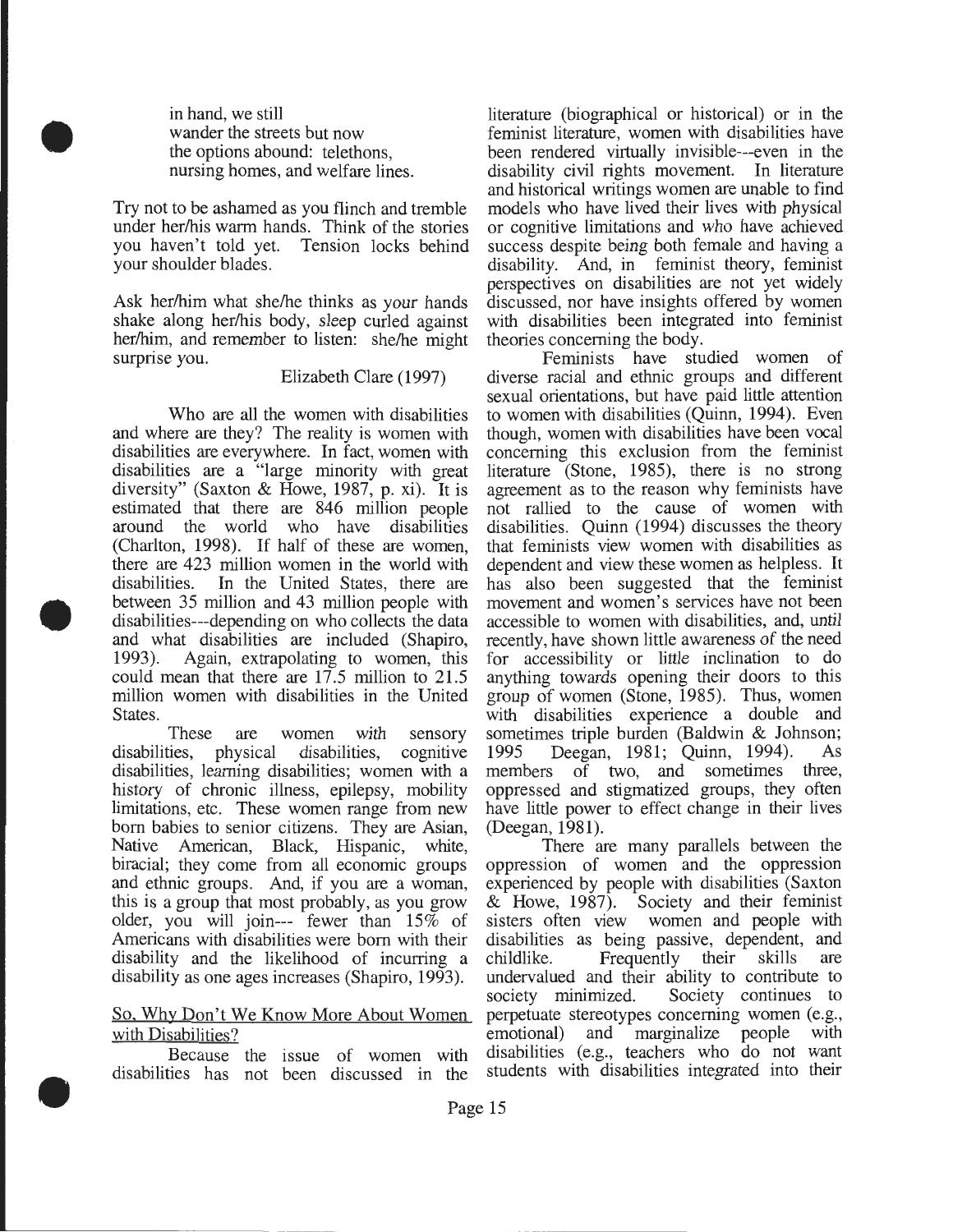classrooms). If a woman is a member of a racial or ethnic group, is older, or is a lesbian, they are susceptible to even more stereotypes.

•

•

•

Even within the segment of society who have disabilities, standards are set, guidelines are established, and policy is implemented as though all people with disabilities were male. Women are less likely to benefit from the programs in place for people with disabilities because the professionals responsible for services assume that the effects of having a disability are gender neutral (Reisine & Fifield, 1988). The reality is men and women with disabilities are not alike. Their experiences in society differ significantly because, for women, having a disability can be a more handicapping experience (Fine & Asch, 1981).

The society in which we live has rigid cultural standards of beauty and women are judged more by their bodies than men (Wendell, 1989). Girls learn early in life to feel inadequate about their bodies and, as women have, at one time or another, been temporarily frustrated with the way they look and inconvenienced by their looks. For a woman with a disability, these experiences are not temporary, their disability is not something they "grow out of.". Thus, women with disabilities are perceived as defective women by virtue of their disability and incompetent by virtue of their gender. They don't fit in the roles that society has neatly defined for women and end up in a strange space at the edge of gender, often without a gender role (Fine & Asch, 1981).

Surveys conducted by the Office of Special Education Programs indicate that opportunities for women with disabilities are more limited than for men with disabilities. Only 70.9 percent of women with disabilities receive services that provide rehabilitation into wage-earning occupations, compared to 97.2 percent of men with disabilities. Of these, women are usually trained to work in service industry positions (e.g., clerical or food) while men receive training in a wider variety of jobs. Even among high school graduates, fewer young women with disabilities found jobs, and when employed, earned less than young men with disabilities (Wagner, et al, 1991). In fact, women with disabilities earn less than 24 cents for each dollar earned by men without disabilities; black women with disabilities earn

12 cents for each dollar. Women with disabilities earn approximately 52 percent of<br>what women without disabilities earn. what women without disabilities Additionally, young women with disabilities are less likely than young men with disabilities to be employed after they are out of school 2-to-3 years (Wagner, et al, 1991). The fact that disability benefits are frequently linked to work and wage histories and that women with disabilities are less likely to have a work and wage history has a negative impact on a women's ability to obtain needed assistance overtime (Mudrick, 1983).

What Are Women with Disabilities Doing?

Currently, there is a growing women's disability rights movement. This movement is attempting to define specific challenges faced by women with disabilities, generate funds to support the movement, and to build a support<br>group for these women to combat group for these women to combat discrimination. The women's disability rights movement has as its goals:

- 1. To combat educational discrimination, both sexist and able-bodiest, against women and girls with disabilities.
- 2. To enhance the self-esteem of women and girls with disabilities by presenting positive role models. The goal is to present women with disabilities as communicators and leaders of their own movement.
- 3. To develop a literary forum for the exploration of the experiences of women and girls with disabilities. This literary forum is multidimensional in nature and, as such, explores the lives of women with disabilities in all aspects of their lives--as a person with a disability, as a member of an ethnic group, as heterosexual or lesbian, and as members of different economic groups.
- 4. To challenge education, the arts, and society to recognize women and girls with disabilities as contributing members of society. Remember, Charlotte Bronte, Florence Nightingale, Harriet Tubman, Dorthea Lange, and Sarah Bernhardt were all women with disabilities.
- 5. To encourage members of society to confront their own feelings concerning<br>disabilities, physical limitations, disabilities, physical appearance, standards of beauty,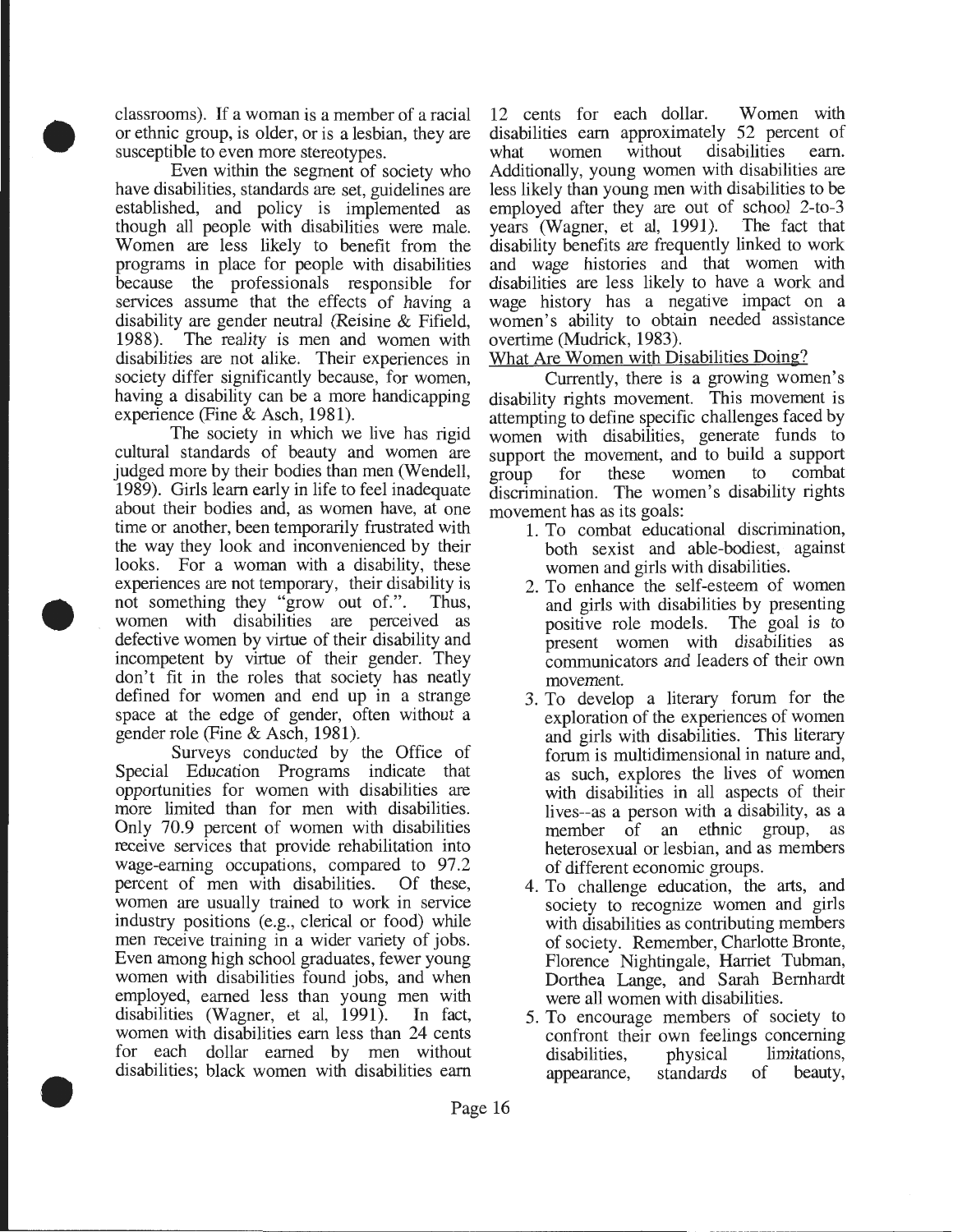dependence, and vulnerability.

Where Should Educators Begin?

•

•

•

Robert F. Murphy, a man with a disability, in his book The Body Silent (1987, p. 79) points out:

*"Disabled people contravene all the values of youth, virility, activity, and physical beauty that Americans cherish. subverters of the American Dream. The disabled serve as constant, visible reminders to the able-bodied that the society they live in is a counterfeit paradise, that they too are vulnerable. We represent a fearsome possibility.* "

Acceptance at the individual level is where change begins. Until educators recognize their own stereotypes and fears concerning people with disabilities in general, and specifically with women and girls with disabilities, change cannot occur. Young (1990) maintains that educators must recognize how they contribute to the oppression of women and girls with disabilities. She discusses that educators must be aware of the following: (a) the exploitation of women and girls with disabilities within the school or university setting, (b) the marginalization of women and girls with disabilities within the school or university setting, (c) how the school or university setting contributes to the university setting contributes to the powerlessness of women and girls with disabilities, (d) the cultural imperialism that is present in the school or university that demeans women and girls with disabilities, and (e) violence against women with disabilities that may occur within the school or university setting.

As educators, one of our major tasks is to make the invisible visible. If we are an educator and a woman without a disability, our task is twofold. We must make our sisters with disabilities visible and we must make sure that we do not leave them behind as we move forward.

References

Baldwin, M.C., & Johnson, W.G. (1995). Labor market discrimination against women with disabilities. *Industrial Relations,*  *34(4),* 555-577.

Charlton, J.l. (1998). *Nothing about us without us: Disability,*   $empowerment.$ California Press. *oppression, and*  University of

Clare, E. (1997). How to talk to a new lover about cerebral palsy. In K. Fries (Ed.), *Staring Back: The disability experience from*   $the$  *inside out* (pp. 125-126). England: Penguin Books.

Deegan, M. (1981). Multiple minority groups: A case study of physically disabled women. *Journal of Sociology* & *Social Welfare,* 8(2), 274-296.

Fine. M., & Asch, A. (1981). Disabled women: Sexism without the pedestal. *Journal of Sociology* & *Social Welfare, 8* (1), 233-248.

Mudrick, N. (1983). Disabled women. *Society, 20* (3), 51-55.

Murphy, R.F. (1987). *The body silent.*  New York: Henry Holt.

Quinn, 0. (1994). America's disability policy: Another double standard? *Affilia, 9* (1), 45-59.

Reisine, S.T., & Fifield, J. (1988). Defining disability for women and the problem of unpaid work. *Psychology of Women Quarterly, 12,* 401-415.

Saxton, M., & Howe, F. (Eds.) (1987). *With wings: An anthology of literature by and about women with disabilities.* New York: The Feminist Press.

Shapiro, J. P. (1993). *No pity: People with disabilities forging a new civil rights movement.* New York: Random House.

Stone, S. (1985). Marginal women unit! Organizing the disabled women's network in Canada. *Journal of Sociology* & *Social Welfare,* 127-145.

Wagner, M., Newman, L. D'Amico, R., Jay, E.D., Butler-Nalin, P., Marder, C., & Cox, R. (Eds.) (1991). Youth with disabilities: How are they doing? The first comprehensive report from the National Longitudinal Transition Study of special education students. Menlo Park, CA: SRI International.

Wendell, Wendell, S. (1989). Toward a feminist theory of disability. *Hypatia, 4* (2), 104-124.

Young, I. M. (1990). *Justice and the politics of difference.* Princeton: Princeton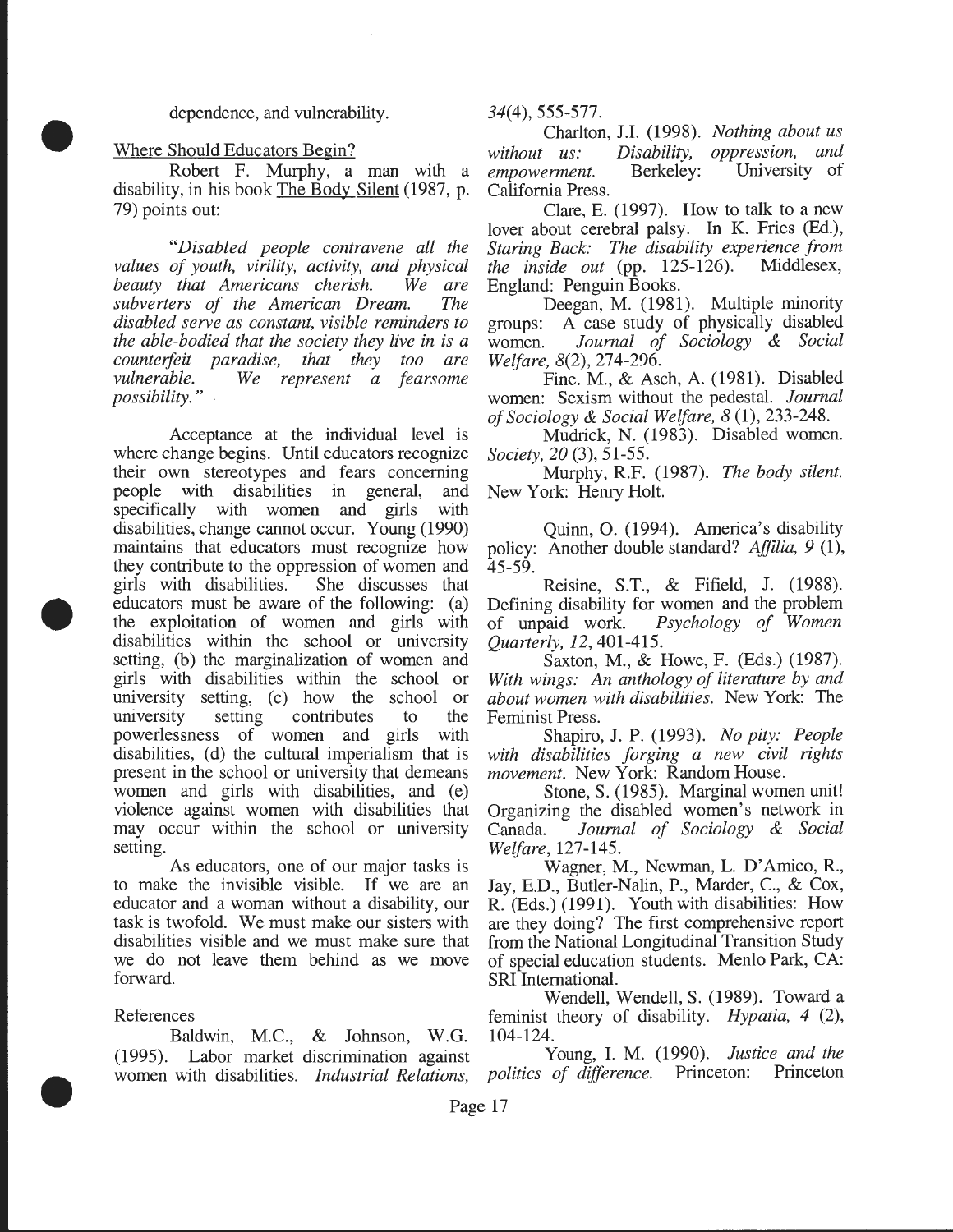•

•

•

#### **SUGGESTED MULTICULTURAL INFUSION ACTIVITIES**

by Nancy P. Gallavan, Porter Lee Troutman, Jr., & LeAnn G. Putney

During the 2000 fall semester, three professors integrated parts of their courses while teaching the Paradise Professional Development School (PPDS) cohort to help the preservice teachers better understand themselves and to explore elementary school environments in a creative and holistic approach. Dr. LeAnn Putney from UNLV's Department of Educational Psychology, Toni Kuiper from CCSD's Department of Special Education, and Dr. Nancy Gallavan from UNLV's Department of Curriculum and Instruction collaborated on a six-stage project conducted with the 16 preservice teachers enrolled in the PPDS cohort. The cohort completed this project by working with their mentors in the elementary school classrooms at Paradise Professional Development School. We thank them again for their continuous support and assistance!

Stage I: Dr. Putney began the project by guiding the cohort through the process of looking at classrooms from an ethnographic perspective as future teachers and as educational researchers. She demonstrated the effectiveness of "note-taking, note-making, and noteremaking" as she describes in her forthcoming book, "Visions of Vygotsky." The cohort viewed a half-hour videotape of an elementary school classroom to practice this process after which Drs. Putney and Gallavan assisted the cohort in recording their observations as they closely examined the various interactions occurring in a typical elementary school classroom. The cohort shared their observations in class as Drs. Putney and Gallavan led them to ask probing questions and to see the environment from multiple viewpoints. The cohort discovered the notions of meaningful inquiry and powerful connections as they began to contextualize teaching and learning.

Stage II: Dr. Gallavan facilitated a series of exercises for examining various topics and issues related to valuing cultural diversity. The cohort watched a different videotape that featured a sequence of events occurring in a train station. This videotape ends with a twist, which tends to catch many viewers off-guard. This outcome was true for many of the cohort as well. They expressed surprise at their<br>miscalculated anticipations and false anticipations impressions. Drs. Gallavan and Putney used this videotape to illustrate how many educators carry their own presumptions and prejudices about students into schools and classrooms. From these two learning experiences, the cohort recognized three important and intricately linked challenges for teachers:

- trying to see the world more broadly and
- from multiple perspectives;<br>knowing that our • knowing that our individual backgrounds and beliefs influence what we see, how we see it, and how we value what we see; and
- learning that the messages and models that influence our personal beliefs greatly impact educators' professional behaviors in classrooms.

Stage III: Toni Kuiper launched the PPDS cohort into thinking about special education and inclusion by building upon the prior experiences introduced by Drs. Putney and Gallavan. The three professors team-taught several class sessions for the cohort to recognize that special education is an intricate aspect of cultural diversity that should be infused authentically into all classrooms and educational practices. The cohort seemed eager to learn more about understanding and meeting young

learners' individual needs.<br>Stage IV : St Stemming from these classroom conversations, the cohort generated lists of questions related to elementary school students with emphasis on the students in CCSD and at PPDS. Clusters of questions were constructed; a sampling of which included:

- 1. What are the racial, ethnic, language, and socio-economic profiles of the CCSD<br>student population? at PPDS? student population? at nationally?
- 2. What are the racial, ethnic, gender, and educational profiles of the CCSD<br>educator populations? at PPDS? educator populations? nationally? How long is a teaching career?